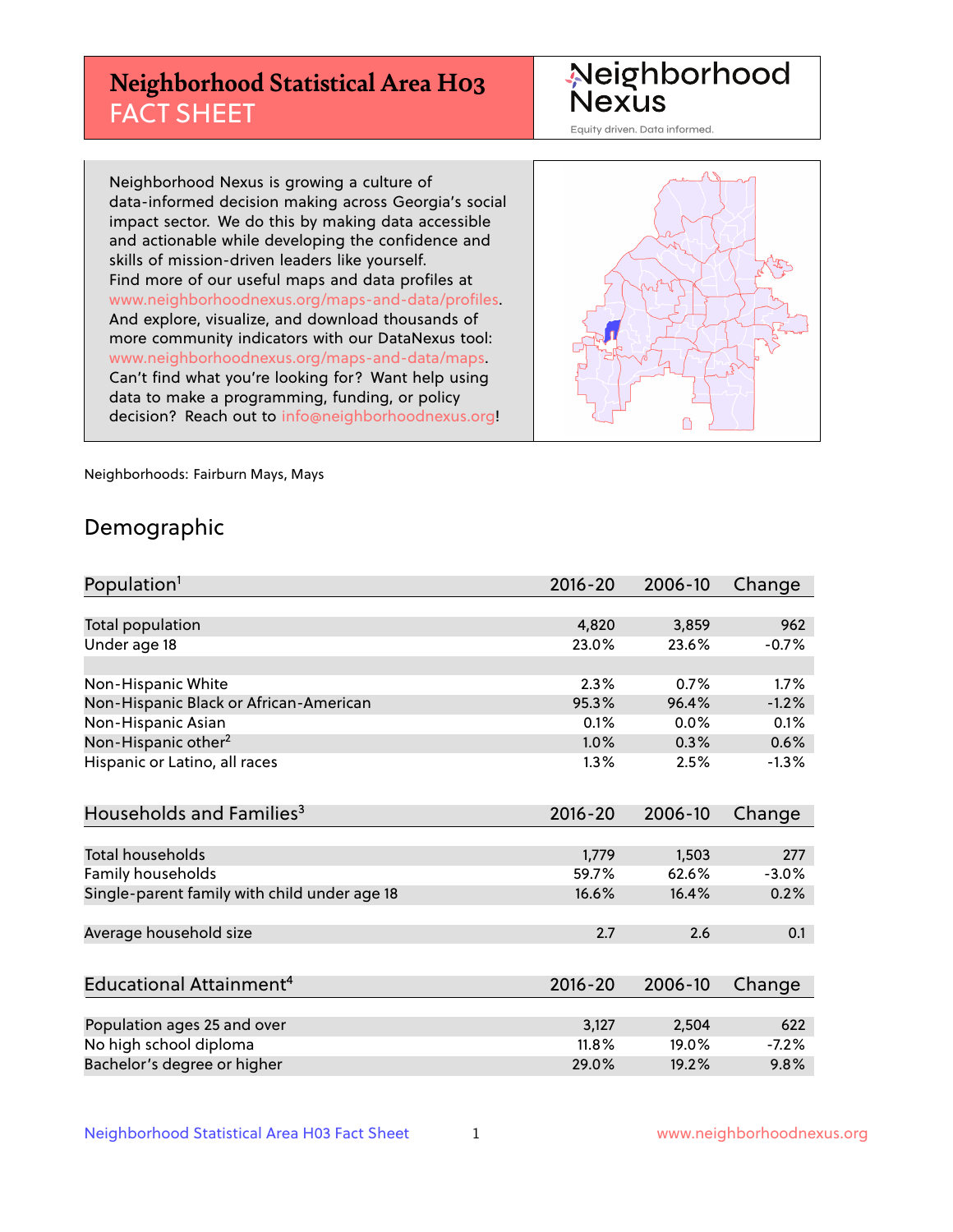# Change Measures, continued...

| Employment <sup>5</sup>                                 | $2016 - 20$ | 2006-10  | Change   |
|---------------------------------------------------------|-------------|----------|----------|
|                                                         |             |          |          |
| Total workers residing in Neighborhood Statistical Area | 1,605       | 1,010    | 595      |
| Workers with earnings \$1250/month or less              | 26.7%       | 30.3%    | $-3.6%$  |
| Workers with earnings \$1251/month to \$3333/month      | 43.0%       | 53.2%    | $-10.2%$ |
| Workers with earnings greater than \$3333/month         | 30.3%       | 16.5%    | 13.7%    |
| Total jobs located in Neighborhood Statistical Area     | 528         | 318      | 210      |
| Jobs with earnings \$1250/month or less                 | 13.8%       | 51.6%    | $-37.7%$ |
| Jobs with earnings \$1251/month to \$3333/month         | 32.4%       | 36.2%    | $-3.8%$  |
| Jobs with earnings greater than \$3333/month            | 53.8%       | 12.3%    | 41.5%    |
|                                                         |             |          |          |
| Jobs/workers ratio                                      | 0.3         | 0.3      | 0.0      |
|                                                         |             |          |          |
| Income and Poverty <sup>6</sup>                         | 2016-20     | 2006-10  | Change   |
| Median household income                                 | \$50,010    | \$31,293 | \$18,716 |
|                                                         |             |          |          |
| Population for whom poverty status is determined        | 4,806       | 3,859    | 947      |
| Population below poverty                                | 26.6%       | 25.0%    | 1.6%     |
| Housing <sup>7</sup>                                    | 2016-20     | 2006-10  | Change   |
|                                                         |             |          |          |
| Total housing units                                     | 2,078       | 1,763    | 315      |
| Occupied housing units                                  | 85.6%       | 85.2%    | 0.4%     |
| Vacant housing units                                    | 14.4%       | 14.8%    | $-0.4%$  |
|                                                         |             |          |          |
| Occupied housing units                                  | 1,779       | 1,503    | 277      |
| Owner occupied housing units                            | 47.4%       | 52.3%    | $-4.8%$  |
| Renter occupied housing units                           | 52.6%       | 47.7%    | 4.8%     |
|                                                         |             |          |          |
| Access to a Vehicle <sup>8</sup>                        | $2016 - 20$ | 2006-10  | Change   |
|                                                         |             |          |          |
| Occupied housing units                                  | 1,779       | 1,503    | 277      |
| No vehicle available                                    | 17.9%       | 22.4%    | $-4.5%$  |
| Crime Rates, per 10,000 Population <sup>9</sup>         | 2017-21     | 2012-16  | Change   |
|                                                         |             |          |          |
| All Part I crimes                                       | 289.2       | 439.7    | $-150.5$ |
| Violent crime                                           | 69.3        | 91.2     | $-21.9$  |
| Murder                                                  | 1.7         | 1.8      | $-0.2$   |
| Robbery                                                 | 11.6        | 42.0     | $-30.3$  |
| Aggravated assault                                      | 56.0        | 47.4     | 8.6      |
| Property crime                                          | 219.9       | 348.5    | $-128.6$ |
| <b>Burglary</b>                                         | 54.8        | 101.4    | $-46.7$  |
| Larceny                                                 | 124.5       | 154.7    | $-30.2$  |
| Vehicle theft                                           | 40.7        | 92.3     | $-51.7$  |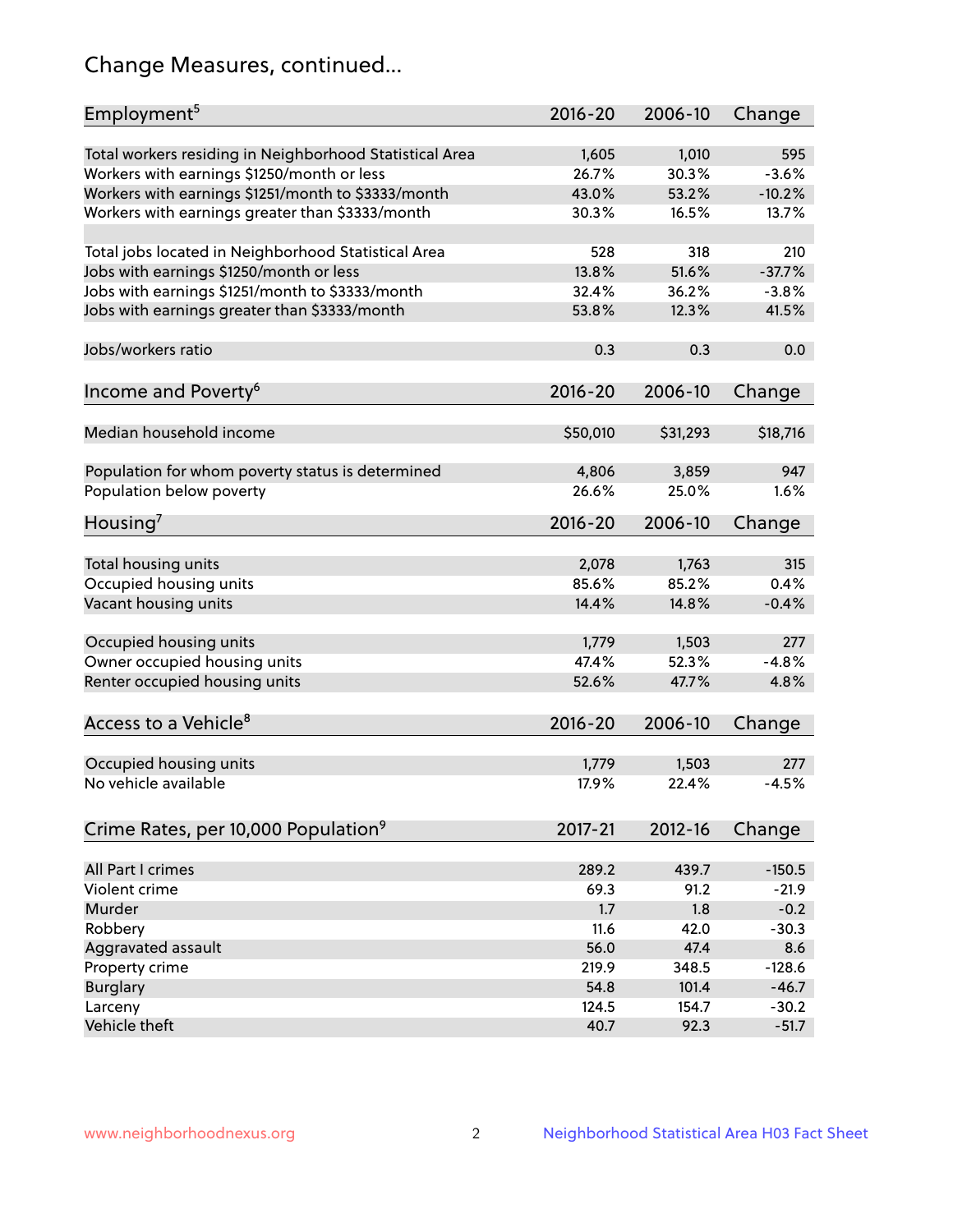# Current Data: Demographic

| Total population<br>4,820<br>Male<br>42.5%<br>Female<br>57.5%<br>$\pm$ 7.1%<br>5.8%<br>$\pm 4.0\%$<br>Under 5 years<br>7.8%<br>$\pm$ 3.4%<br>5 to 9 years<br>5.1%<br>10 to 14 years<br>6.7%<br>15 to 19 years<br>9.7%<br>$\pm$ 5.8%<br>20 to 24 years<br>11.8%<br>$\pm$ 4.7%<br>25 to 34 years<br>10.6%<br>$\pm$ 4.7%<br>35 to 44 years<br>15.7%<br>45 to 54 years<br>$\pm 2.9\%$<br>55 to 59 years<br>5.7%<br>4.2%<br>60 to 64 years<br>9.2%<br>$\pm$ 3.7%<br>65 to 74 years<br>75 to 84 years<br>6.1%<br>$\pm 4.1\%$<br>85 years and over<br>1.5%<br>±1.4%<br>Median age (years)<br>38.1<br>Race and Ethnicity, 2016-20 <sup>11</sup><br><b>Estimate</b><br><b>Total population</b><br>4,820<br>$\pm$ 823<br>1.3%<br>$\pm 2.0\%$<br>Hispanic or Latino (of any race)<br>$\pm 3.5\%$<br>Not Hispanic or Latino<br>98.7%<br>White alone<br>2.3%<br>$\pm$ 3.2%<br>Black or African American alone<br>95.3%<br>±4.8%<br>American Indian and Alaska Native alone<br>0.3%<br>$\pm$ 0.7%<br>$\pm$ 0.4%<br>Asian alone<br>0.1%<br>Native Hawaiian and other Pacific Islander alone<br>0.0%<br>$\pm$ 0.4%<br>0.0%<br>$\pm$ 0.4%<br>Some other race alone<br>0.7%<br>Two or more races<br>U.S. Citizenship Status, 2016-20 <sup>12</sup><br><b>Estimate</b><br>Foreign-born population<br>40<br>Naturalized U.S. citizen<br>27.3%<br>Not a U.S. citizen<br>72.7%<br>$\pm$ 107.6%<br>Citizen, Voting Age Population, 2016-20 <sup>13</sup><br>Estimate<br>Citizen, 18 and over population<br>$\pm 704$<br>3,684<br>Male<br>41.8%<br>58.2%<br>Female<br>$\pm$ 9.0% | Sex and Age, 2016-20 <sup>10</sup> | <b>Estimate</b> | Margin of Error |
|----------------------------------------------------------------------------------------------------------------------------------------------------------------------------------------------------------------------------------------------------------------------------------------------------------------------------------------------------------------------------------------------------------------------------------------------------------------------------------------------------------------------------------------------------------------------------------------------------------------------------------------------------------------------------------------------------------------------------------------------------------------------------------------------------------------------------------------------------------------------------------------------------------------------------------------------------------------------------------------------------------------------------------------------------------------------------------------------------------------------------------------------------------------------------------------------------------------------------------------------------------------------------------------------------------------------------------------------------------------------------------------------------------------------------------------------------------------------------------------------------------------------------------------------------------|------------------------------------|-----------------|-----------------|
|                                                                                                                                                                                                                                                                                                                                                                                                                                                                                                                                                                                                                                                                                                                                                                                                                                                                                                                                                                                                                                                                                                                                                                                                                                                                                                                                                                                                                                                                                                                                                          |                                    |                 | $\pm$ 823       |
|                                                                                                                                                                                                                                                                                                                                                                                                                                                                                                                                                                                                                                                                                                                                                                                                                                                                                                                                                                                                                                                                                                                                                                                                                                                                                                                                                                                                                                                                                                                                                          |                                    |                 | $\pm$ 8.2%      |
|                                                                                                                                                                                                                                                                                                                                                                                                                                                                                                                                                                                                                                                                                                                                                                                                                                                                                                                                                                                                                                                                                                                                                                                                                                                                                                                                                                                                                                                                                                                                                          |                                    |                 |                 |
|                                                                                                                                                                                                                                                                                                                                                                                                                                                                                                                                                                                                                                                                                                                                                                                                                                                                                                                                                                                                                                                                                                                                                                                                                                                                                                                                                                                                                                                                                                                                                          |                                    |                 |                 |
|                                                                                                                                                                                                                                                                                                                                                                                                                                                                                                                                                                                                                                                                                                                                                                                                                                                                                                                                                                                                                                                                                                                                                                                                                                                                                                                                                                                                                                                                                                                                                          |                                    |                 |                 |
|                                                                                                                                                                                                                                                                                                                                                                                                                                                                                                                                                                                                                                                                                                                                                                                                                                                                                                                                                                                                                                                                                                                                                                                                                                                                                                                                                                                                                                                                                                                                                          |                                    |                 | $\pm 2.9\%$     |
|                                                                                                                                                                                                                                                                                                                                                                                                                                                                                                                                                                                                                                                                                                                                                                                                                                                                                                                                                                                                                                                                                                                                                                                                                                                                                                                                                                                                                                                                                                                                                          |                                    |                 | ±4.3%           |
|                                                                                                                                                                                                                                                                                                                                                                                                                                                                                                                                                                                                                                                                                                                                                                                                                                                                                                                                                                                                                                                                                                                                                                                                                                                                                                                                                                                                                                                                                                                                                          |                                    |                 |                 |
|                                                                                                                                                                                                                                                                                                                                                                                                                                                                                                                                                                                                                                                                                                                                                                                                                                                                                                                                                                                                                                                                                                                                                                                                                                                                                                                                                                                                                                                                                                                                                          |                                    |                 |                 |
|                                                                                                                                                                                                                                                                                                                                                                                                                                                                                                                                                                                                                                                                                                                                                                                                                                                                                                                                                                                                                                                                                                                                                                                                                                                                                                                                                                                                                                                                                                                                                          |                                    |                 |                 |
|                                                                                                                                                                                                                                                                                                                                                                                                                                                                                                                                                                                                                                                                                                                                                                                                                                                                                                                                                                                                                                                                                                                                                                                                                                                                                                                                                                                                                                                                                                                                                          |                                    |                 | $\pm$ 6.9%      |
|                                                                                                                                                                                                                                                                                                                                                                                                                                                                                                                                                                                                                                                                                                                                                                                                                                                                                                                                                                                                                                                                                                                                                                                                                                                                                                                                                                                                                                                                                                                                                          |                                    |                 |                 |
|                                                                                                                                                                                                                                                                                                                                                                                                                                                                                                                                                                                                                                                                                                                                                                                                                                                                                                                                                                                                                                                                                                                                                                                                                                                                                                                                                                                                                                                                                                                                                          |                                    |                 | $\pm$ 3.5%      |
|                                                                                                                                                                                                                                                                                                                                                                                                                                                                                                                                                                                                                                                                                                                                                                                                                                                                                                                                                                                                                                                                                                                                                                                                                                                                                                                                                                                                                                                                                                                                                          |                                    |                 |                 |
|                                                                                                                                                                                                                                                                                                                                                                                                                                                                                                                                                                                                                                                                                                                                                                                                                                                                                                                                                                                                                                                                                                                                                                                                                                                                                                                                                                                                                                                                                                                                                          |                                    |                 |                 |
|                                                                                                                                                                                                                                                                                                                                                                                                                                                                                                                                                                                                                                                                                                                                                                                                                                                                                                                                                                                                                                                                                                                                                                                                                                                                                                                                                                                                                                                                                                                                                          |                                    |                 |                 |
|                                                                                                                                                                                                                                                                                                                                                                                                                                                                                                                                                                                                                                                                                                                                                                                                                                                                                                                                                                                                                                                                                                                                                                                                                                                                                                                                                                                                                                                                                                                                                          |                                    |                 | ±2.1            |
|                                                                                                                                                                                                                                                                                                                                                                                                                                                                                                                                                                                                                                                                                                                                                                                                                                                                                                                                                                                                                                                                                                                                                                                                                                                                                                                                                                                                                                                                                                                                                          |                                    |                 | Margin of Error |
|                                                                                                                                                                                                                                                                                                                                                                                                                                                                                                                                                                                                                                                                                                                                                                                                                                                                                                                                                                                                                                                                                                                                                                                                                                                                                                                                                                                                                                                                                                                                                          |                                    |                 |                 |
|                                                                                                                                                                                                                                                                                                                                                                                                                                                                                                                                                                                                                                                                                                                                                                                                                                                                                                                                                                                                                                                                                                                                                                                                                                                                                                                                                                                                                                                                                                                                                          |                                    |                 |                 |
|                                                                                                                                                                                                                                                                                                                                                                                                                                                                                                                                                                                                                                                                                                                                                                                                                                                                                                                                                                                                                                                                                                                                                                                                                                                                                                                                                                                                                                                                                                                                                          |                                    |                 |                 |
|                                                                                                                                                                                                                                                                                                                                                                                                                                                                                                                                                                                                                                                                                                                                                                                                                                                                                                                                                                                                                                                                                                                                                                                                                                                                                                                                                                                                                                                                                                                                                          |                                    |                 |                 |
|                                                                                                                                                                                                                                                                                                                                                                                                                                                                                                                                                                                                                                                                                                                                                                                                                                                                                                                                                                                                                                                                                                                                                                                                                                                                                                                                                                                                                                                                                                                                                          |                                    |                 |                 |
|                                                                                                                                                                                                                                                                                                                                                                                                                                                                                                                                                                                                                                                                                                                                                                                                                                                                                                                                                                                                                                                                                                                                                                                                                                                                                                                                                                                                                                                                                                                                                          |                                    |                 |                 |
|                                                                                                                                                                                                                                                                                                                                                                                                                                                                                                                                                                                                                                                                                                                                                                                                                                                                                                                                                                                                                                                                                                                                                                                                                                                                                                                                                                                                                                                                                                                                                          |                                    |                 |                 |
|                                                                                                                                                                                                                                                                                                                                                                                                                                                                                                                                                                                                                                                                                                                                                                                                                                                                                                                                                                                                                                                                                                                                                                                                                                                                                                                                                                                                                                                                                                                                                          |                                    |                 |                 |
|                                                                                                                                                                                                                                                                                                                                                                                                                                                                                                                                                                                                                                                                                                                                                                                                                                                                                                                                                                                                                                                                                                                                                                                                                                                                                                                                                                                                                                                                                                                                                          |                                    |                 |                 |
|                                                                                                                                                                                                                                                                                                                                                                                                                                                                                                                                                                                                                                                                                                                                                                                                                                                                                                                                                                                                                                                                                                                                                                                                                                                                                                                                                                                                                                                                                                                                                          |                                    |                 | $\pm 1.6\%$     |
|                                                                                                                                                                                                                                                                                                                                                                                                                                                                                                                                                                                                                                                                                                                                                                                                                                                                                                                                                                                                                                                                                                                                                                                                                                                                                                                                                                                                                                                                                                                                                          |                                    |                 | Margin of Error |
|                                                                                                                                                                                                                                                                                                                                                                                                                                                                                                                                                                                                                                                                                                                                                                                                                                                                                                                                                                                                                                                                                                                                                                                                                                                                                                                                                                                                                                                                                                                                                          |                                    |                 | $\pm 66$        |
|                                                                                                                                                                                                                                                                                                                                                                                                                                                                                                                                                                                                                                                                                                                                                                                                                                                                                                                                                                                                                                                                                                                                                                                                                                                                                                                                                                                                                                                                                                                                                          |                                    |                 | ±34.1%          |
|                                                                                                                                                                                                                                                                                                                                                                                                                                                                                                                                                                                                                                                                                                                                                                                                                                                                                                                                                                                                                                                                                                                                                                                                                                                                                                                                                                                                                                                                                                                                                          |                                    |                 |                 |
|                                                                                                                                                                                                                                                                                                                                                                                                                                                                                                                                                                                                                                                                                                                                                                                                                                                                                                                                                                                                                                                                                                                                                                                                                                                                                                                                                                                                                                                                                                                                                          |                                    |                 | Margin of Error |
|                                                                                                                                                                                                                                                                                                                                                                                                                                                                                                                                                                                                                                                                                                                                                                                                                                                                                                                                                                                                                                                                                                                                                                                                                                                                                                                                                                                                                                                                                                                                                          |                                    |                 |                 |
|                                                                                                                                                                                                                                                                                                                                                                                                                                                                                                                                                                                                                                                                                                                                                                                                                                                                                                                                                                                                                                                                                                                                                                                                                                                                                                                                                                                                                                                                                                                                                          |                                    |                 | ±9.8%           |
|                                                                                                                                                                                                                                                                                                                                                                                                                                                                                                                                                                                                                                                                                                                                                                                                                                                                                                                                                                                                                                                                                                                                                                                                                                                                                                                                                                                                                                                                                                                                                          |                                    |                 |                 |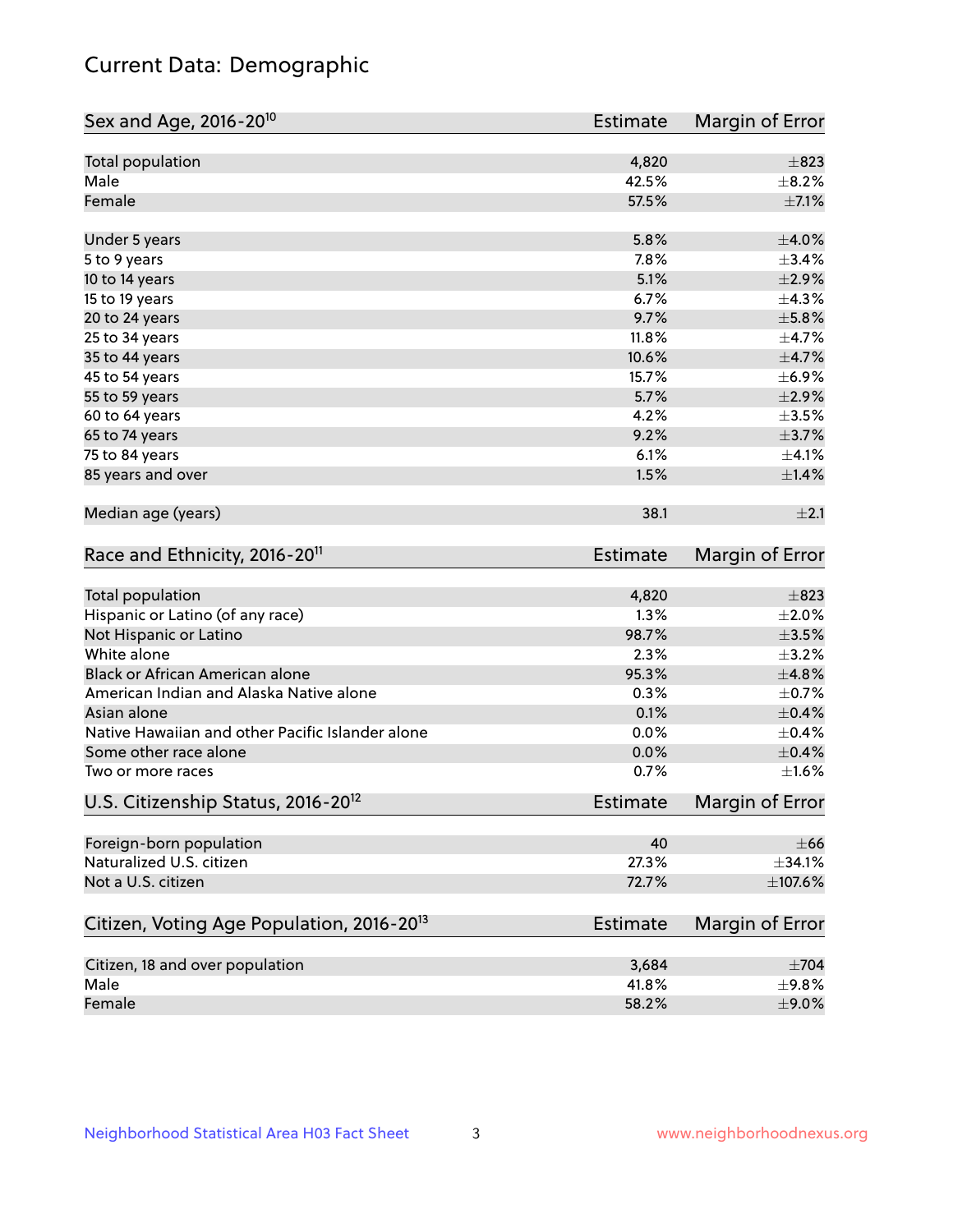# Current Data: Economic

| Income, 2016-20 <sup>14</sup>                                     | <b>Estimate</b> | Margin of Error |
|-------------------------------------------------------------------|-----------------|-----------------|
| All households                                                    | 1,779           | $\pm 296$       |
| Less than \$10,000                                                | 12.5%           | $\pm$ 5.3%      |
| \$10,000 to \$14,999                                              | 6.4%            | $\pm 4.6\%$     |
| \$15,000 to \$24,999                                              | 13.7%           | $\pm$ 7.5%      |
| \$25,000 to \$34,999                                              | 8.6%            | $\pm$ 5.8%      |
|                                                                   |                 |                 |
| \$35,000 to \$49,999                                              | 8.8%            | $\pm$ 6.7%      |
| \$50,000 to \$74,999                                              | 22.0%           | $\pm$ 12.2%     |
| \$75,000 to \$99,999                                              | 12.7%           | ±11.3%          |
| \$100,000 to \$149,999                                            | 10.1%           | $\pm$ 8.2%      |
| \$150,000 to \$199,999                                            | 3.6%            | $\pm$ 5.3%      |
| \$200,000 or more                                                 | 1.6%            | $\pm 2.6\%$     |
| Median household income (dollars)                                 | \$50,010        | $\pm$ 5,783     |
| Mean household income (dollars)                                   | \$61,849        | ±16,549         |
| Households with earnings                                          | 72.2%           | ±14.2%          |
| Mean earnings (dollars)                                           | \$62,228        | ±17,344         |
| Households with Social Security                                   | 32.2%           | $\pm$ 8.9%      |
| Mean Social Security income (dollars)                             | \$16,036        | ±4,949          |
| Households with retirement income                                 | 23.4%           | $\pm$ 9.6%      |
| Mean retirement income (dollars)                                  | \$36,169        | ±23,327         |
| Households with Supplemental Security Income                      | 9.3%            | $\pm$ 6.1%      |
| Mean Supplemental Security Income (dollars)                       | \$9,634         | $\pm$ 3,576     |
| Households with cash public assistance income                     | 2.6%            | $\pm 3.0\%$     |
| Mean cash public assistance income (dollars)                      | \$4,257         | $\pm 2,554$     |
| Households with Food Stamp/SNAP benefits in the past 12<br>months | 28.7%           | $\pm$ 8.7%      |
| Family households                                                 | 1,062           | ±261            |
| Less than \$10,000                                                | 14.8%           | $\pm$ 6.8%      |
| \$10,000 to \$14,999                                              | 7.1%            | $\pm$ 5.9%      |
| \$15,000 to \$24,999                                              | 9.7%            | $\pm$ 8.2%      |
| \$25,000 to \$34,999                                              | 7.0%            | $\pm$ 5.9%      |
| \$35,000 to \$49,999                                              | 8.9%            | ±7.4%           |
| \$50,000 to \$74,999                                              | 18.1%           | ±11.8%          |
| \$75,000 to \$99,999                                              | 16.4%           | ±17.4%          |
| \$100,000 to \$149,999                                            | 12.4%           |                 |
|                                                                   |                 | ±12.3%          |
| \$150,000 to \$199,999                                            | 4.1%            | $\pm$ 6.3%      |
| \$200,000 or more                                                 | 1.5%            | $\pm$ 3.4%      |
| Median family income (dollars)                                    | \$54,062        | ±9,544          |
| Mean family income (dollars)                                      | \$62,886        | $±$ 20,540      |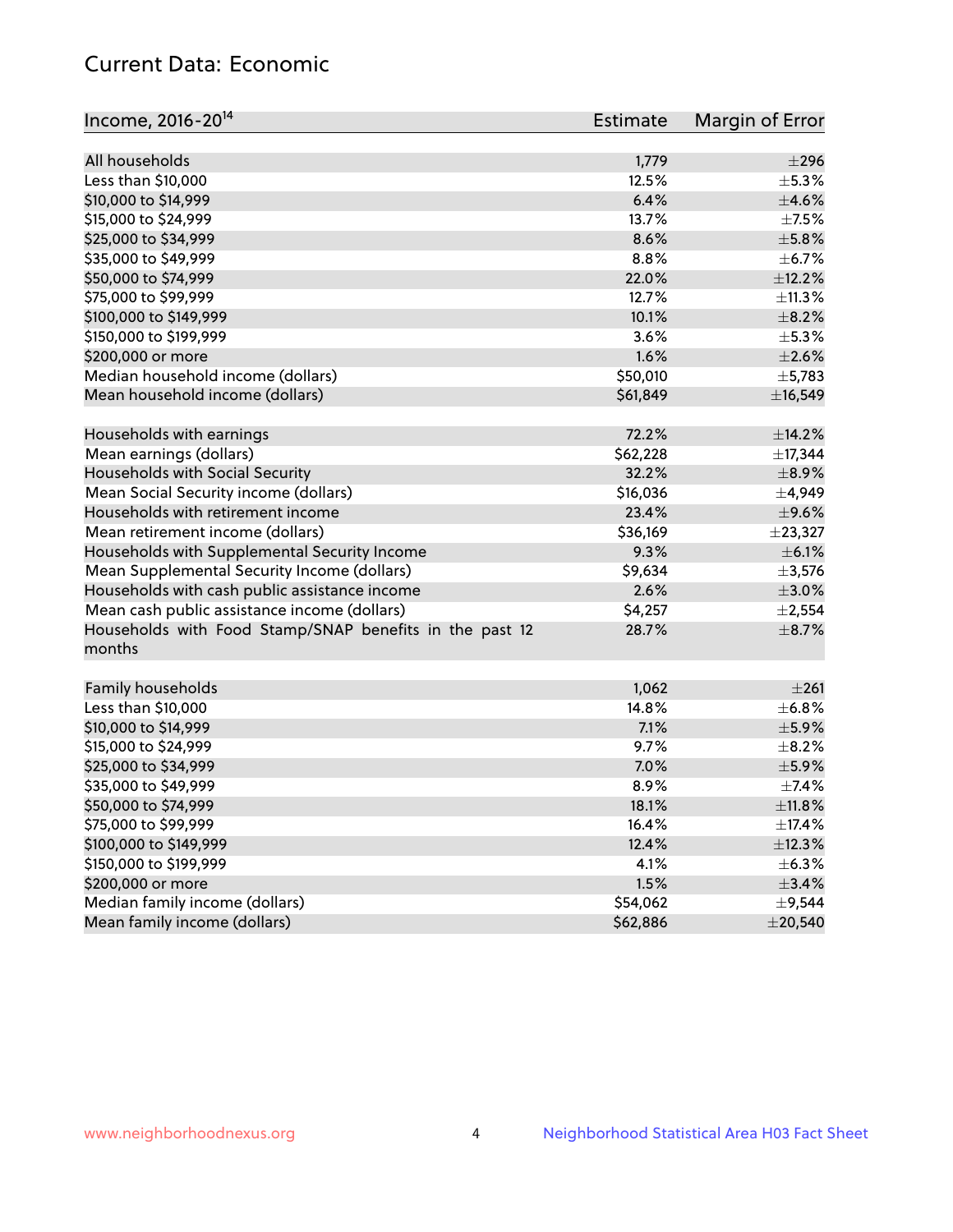# Current Data: Economic, continued...

| Income, 2016-20, continued <sup>15</sup>                              | <b>Estimate</b> | Margin of Error        |
|-----------------------------------------------------------------------|-----------------|------------------------|
|                                                                       |                 |                        |
| Nonfamily households                                                  | 717             | $\pm 235$              |
| Median nonfamily income (dollars)                                     | \$42,166        | ±8,984                 |
| Mean nonfamily income (dollars)                                       | \$59,626        | $±$ 27,069             |
| Median earnings for workers (dollars)                                 | \$31,108        | $\pm$ 2,463            |
| Median earnings for male full-time, year-round workers<br>(dollars)   | \$44,667        | ±3,522                 |
| Median earnings for female full-time, year-round workers<br>(dollars) | \$32,518        | ±1,958                 |
| Per capita income (dollars)                                           | \$25,727        | ±6,395                 |
| Families Below Poverty Level, 2016-20 <sup>16</sup>                   | <b>Estimate</b> | <b>Margin of Error</b> |
|                                                                       |                 |                        |
| <b>All Families</b>                                                   | 1,062           | $\pm 261$              |
| Percent below poverty                                                 | 27.3%           | ±7.9%                  |
| Families with related children under 18 years                         | 468             | $\pm$ 180              |
| Percent below poverty                                                 | 49.5%           | ±13.3%                 |
| Families with related children under 5 years only                     | 74              | $\pm$ 81               |
| Percent below poverty                                                 | 18.8%           | ±45.3%                 |
| Married couple families                                               | 284             | $\pm$ 163              |
| Percent below poverty                                                 | 3.3%            | $\pm$ 8.5%             |
| Married couple families with related children under 18 years          | 44              | $\pm$ 77               |
| Percent below poverty                                                 | $0.1\%$         | ±39.0%                 |
| Married couple families with related children under 5 years           | 0               | $\pm$ 24               |
| Percent below poverty                                                 | $\ddagger$      | $^+$                   |
| Families with female householder, no spouse present                   | 688             | $\pm 242$              |
| Percent below poverty                                                 | 38.3%           | $\pm$ 7.7%             |
| Families with female householder, no spouse present with              | 388             | ±151                   |
| related children under 18 years                                       |                 |                        |
| Percent below poverty                                                 | 58.0%           | ±14.9%                 |
| Families with female householder, no spouse present with              | 58              | $\pm$ 59               |
| related children under 5 years                                        |                 |                        |
| Percent below poverty                                                 | 24.2%           | ±41.4%                 |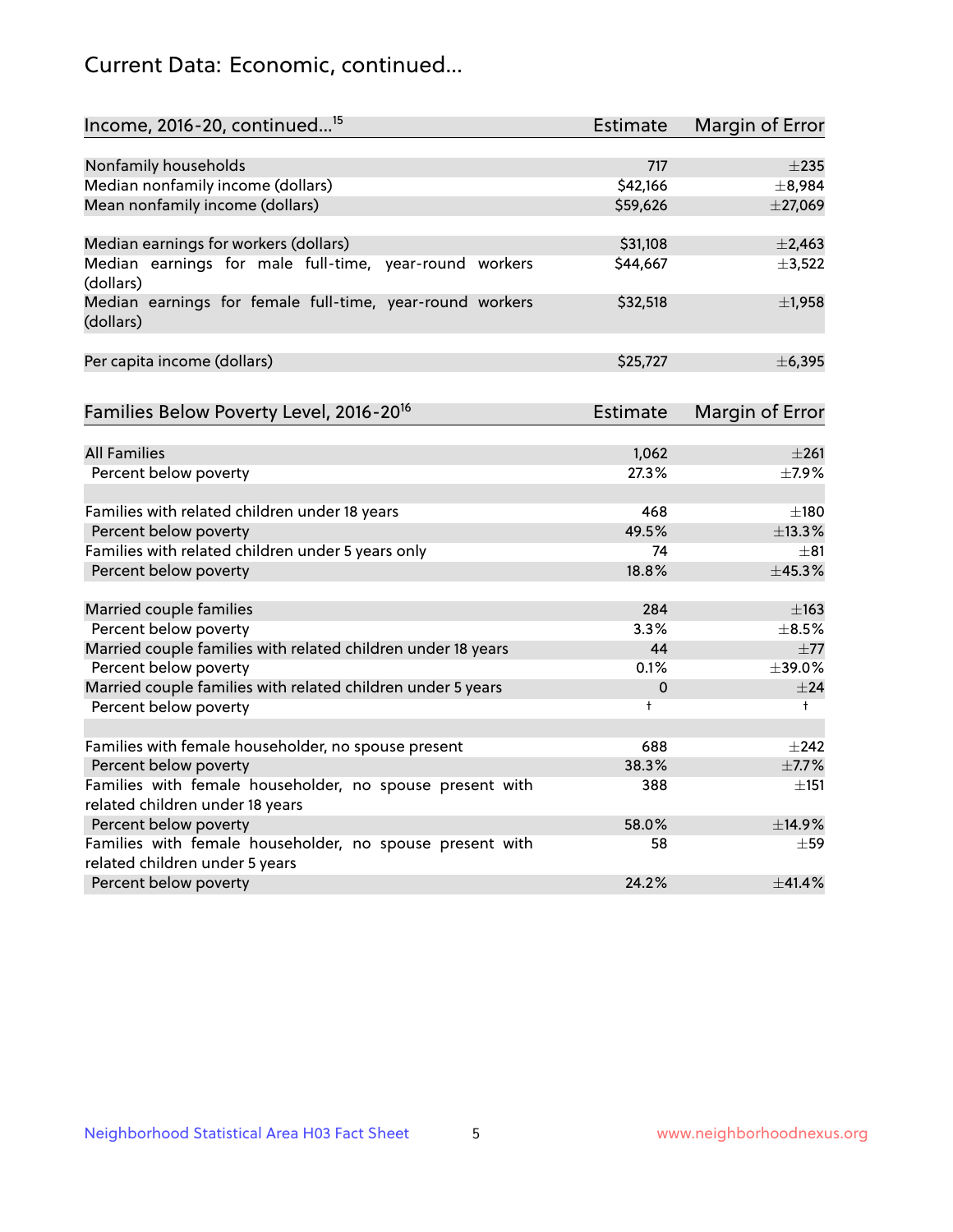# Current Data: Economic, continued...

| People Below Poverty Level, 2016-20 <sup>17</sup> | <b>Estimate</b> | Margin of Error |
|---------------------------------------------------|-----------------|-----------------|
|                                                   |                 |                 |
| Total population                                  | 4,806           | $\pm$ 822       |
| Percent below poverty                             | 26.6%           | $\pm$ 9.6%      |
| Population under 18 years                         | 1,108           | $\pm$ 369       |
| Percent below poverty                             | 59.1%           | ±11.1%          |
| Population 18 years and over                      | 3,698           | $\pm 716$       |
| Percent below poverty                             | 16.8%           | $\pm$ 5.0%      |
| Population 18 to 64 years                         | 2,897           | $\pm 661$       |
| Percent below poverty                             | 18.7%           | $\pm$ 5.9%      |
| Population 65 years and over                      | 801             | $\pm 277$       |
| Percent below poverty                             | 9.8%            | $+7.2%$         |

| Poverty by Race/Ethnicity, 2016-20 <sup>18</sup> | <b>Estimate</b> | Margin of Error |
|--------------------------------------------------|-----------------|-----------------|
|                                                  |                 |                 |
| Non-Hispanic White population                    | 104             | $\pm$ 153       |
| Percent below poverty                            | $0.0\%$         | $\pm$ 16.6%     |
| <b>Black population</b>                          | 4,614           | $\pm 810$       |
| Percent below poverty                            | 27.0%           | ±9.9%           |
| Asian population                                 | 6               | $\pm 21$        |
| Percent below poverty                            | $0.0\%$         | ±281.5%         |
| Hispanic or Latino population                    | 61              | $\pm$ 98        |
| Percent below poverty                            | 44.6%           | $\pm 100.0\%$   |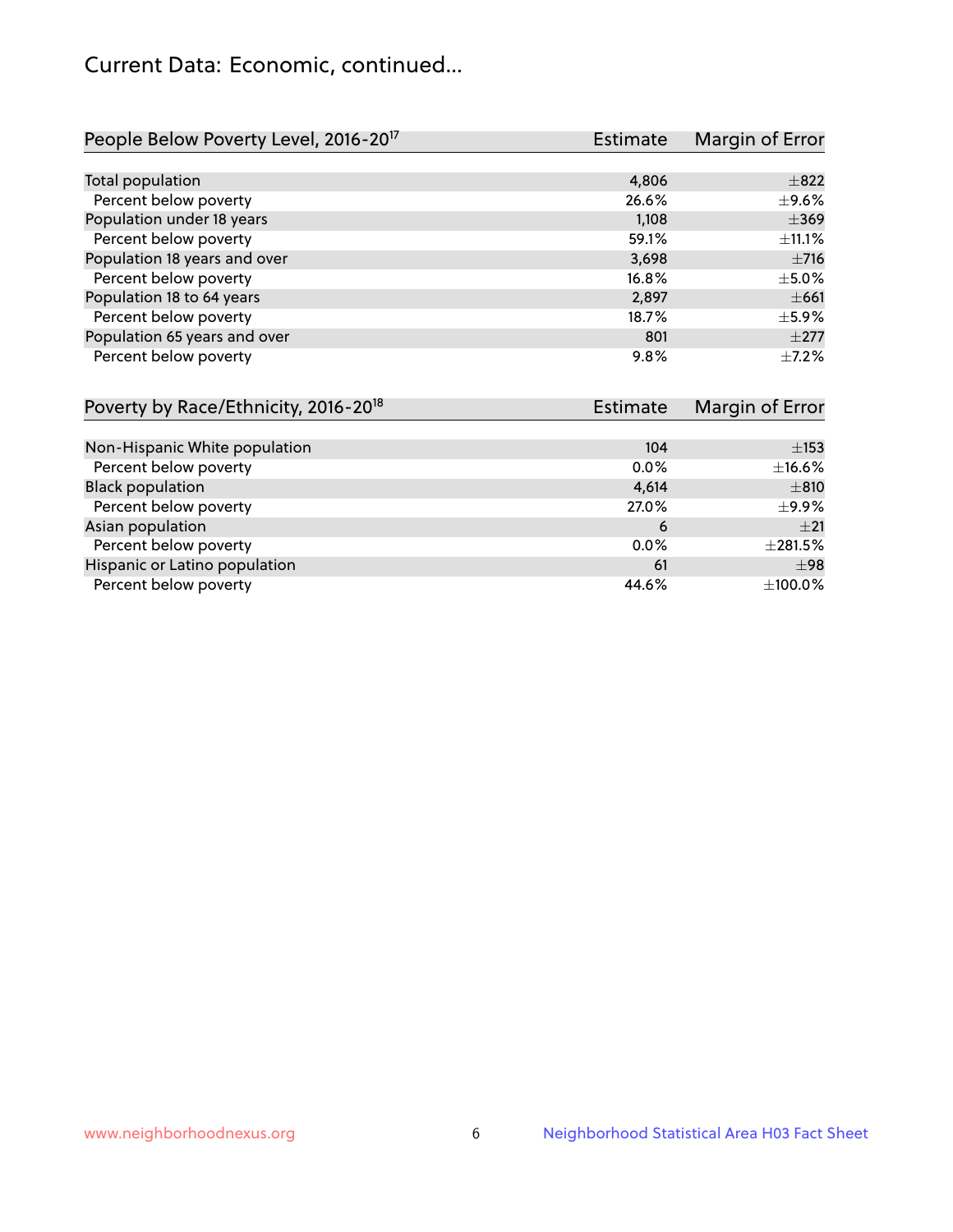# Current Data: Employment

| Employment Status, 2016-20 <sup>19</sup>                      | <b>Estimate</b> | Margin of Error |
|---------------------------------------------------------------|-----------------|-----------------|
|                                                               |                 |                 |
| Population 16 years and over                                  | 3,874           | $\pm$ 744       |
| In labor force                                                | 59.9%           | $\pm$ 9.3%      |
| Civilian labor force                                          | 59.9%           | ±9.3%           |
| Employed                                                      | 52.2%           | $\pm$ 10.0%     |
| Unemployed                                                    | 7.6%            | $\pm$ 5.0%      |
| <b>Armed Forces</b>                                           | 0.0%            | $\pm 2.0\%$     |
| Not in labor force                                            | 40.1%           | $\pm$ 7.7%      |
| Civilian labor force                                          | 2,319           | $\pm 572$       |
| <b>Unemployment Rate</b>                                      | 12.8%           | $\pm$ 8.2%      |
|                                                               |                 |                 |
| Females 16 years and over                                     | 2,229           | $\pm$ 539       |
| In labor force                                                | 61.7%           | ±12.9%          |
| Civilian labor force                                          | 61.7%           | ±12.9%          |
| Employed                                                      | 57.7%           | ±13.7%          |
| Own children of the householder under 6 years                 | 365             | ±272            |
| All parents in family in labor force                          | 46.7%           | $\pm$ 8.1%      |
|                                                               |                 |                 |
| Own children of the householder 6 to 17 years                 | 665             | $\pm$ 326       |
| All parents in family in labor force                          | 89.8%           | ±30.9%          |
| Industry, 2016-20 <sup>20</sup>                               | Estimate        |                 |
|                                                               |                 | Margin of Error |
| Civilian employed population 16 years and over                | 2,024           | $\pm$ 548       |
| Agriculture, forestry, fishing and hunting, and mining        | 0.0%            | $\pm$ 1.2%      |
| Construction                                                  | 4.5%            | $\pm$ 5.0%      |
| Manufacturing                                                 | 6.3%            | $\pm$ 5.4%      |
| Wholesale trade                                               | 2.4%            | $\pm$ 4.4%      |
| Retail trade                                                  | 13.1%           | $\pm$ 11.7%     |
| Transportation and warehousing, and utilities                 | 10.6%           | $\pm$ 7.8%      |
| Information                                                   | 2.2%            | $\pm$ 3.9%      |
| Finance and insurance, and real estate and rental and leasing | 2.4%            | $\pm$ 3.7%      |
| Professional, scientific, and management, and administrative  | 14.0%           | $\pm$ 9.5%      |
| and waste management services                                 |                 |                 |
| Educational services, and health care and social assistance   | 18.6%           | ±10.8%          |
| Arts, entertainment, and recreation, and accommodation and    | 11.3%           | $\pm$ 8.8%      |
| food services                                                 |                 |                 |
| Other services, except public administration                  | 5.4%            | $\pm$ 5.5%      |
| Public administration                                         | 9.2%            | $\pm$ 8.1%      |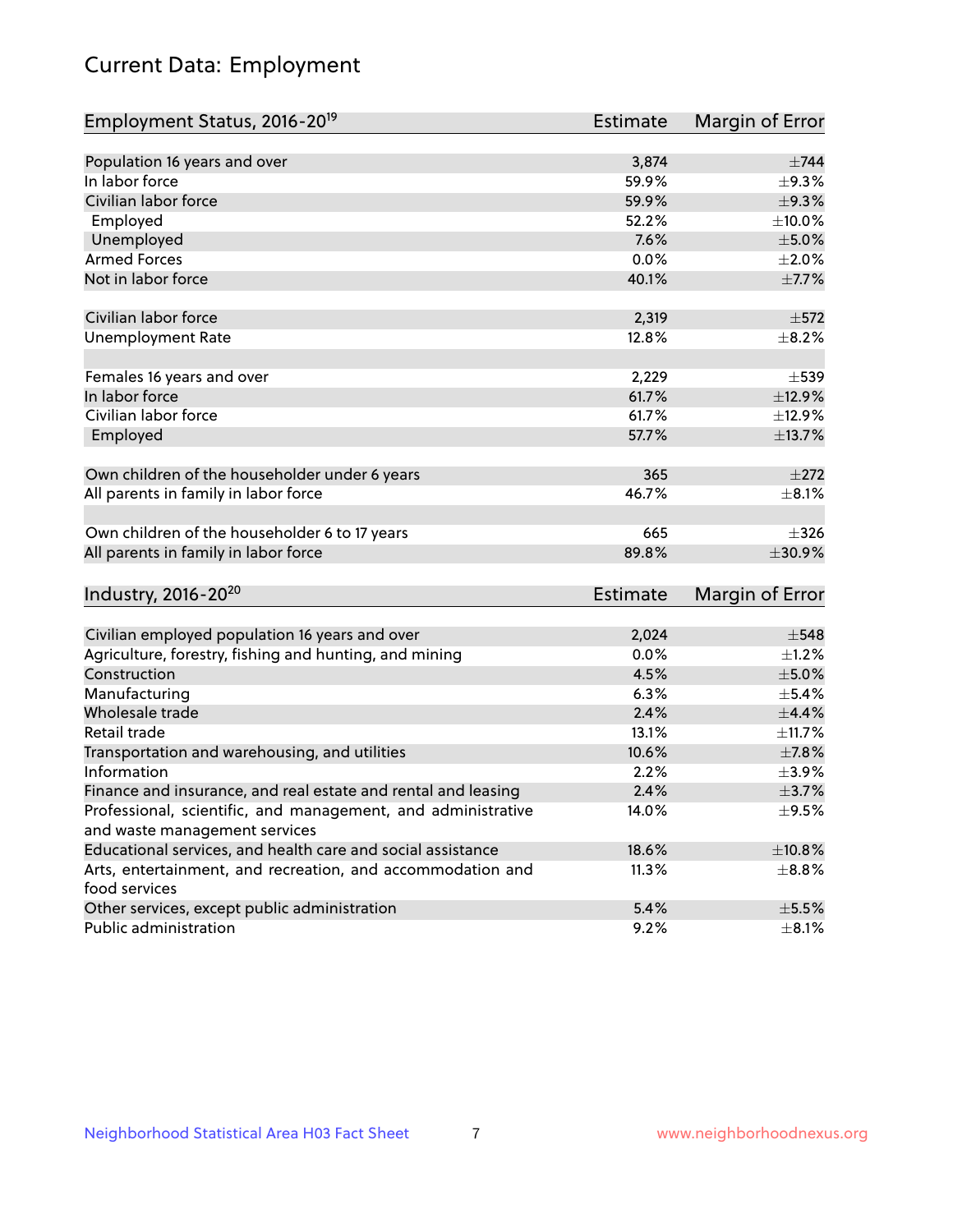# Current Data: Employment, continued...

| Civilian employed population 16 years and over<br>2,024<br>$\pm$ 548<br>Management, business, science, and arts occupations<br>33.8%<br>±12.0%<br>18.4%<br>Service occupations<br>$\pm 10.1\%$<br>Sales and office occupations<br>27.9%<br>±12.9%<br>4.1%<br>$\pm$ 5.4%<br>Natural resources, construction, and maintenance occupations<br>15.8%<br>$\pm$ 10.0%<br>Production, transportation, and material moving occupations<br>Class of Worker, 2016-20 <sup>22</sup><br><b>Estimate</b><br>Margin of Error<br>Civilian employed population 16 years and over<br>2,024<br>$+548$<br>Private wage and salary workers<br>77.9%<br>±19.3%<br>$\pm$ 9.6%<br>Government workers<br>18.0%<br>Self-employed in own not incorporated business workers<br>3.8%<br>$\pm$ 7.2%<br>$\pm 1.4\%$<br>Unpaid family workers<br>0.2%<br>Job Flows, 2019 <sup>23</sup><br>2019<br>Total Jobs in Neighborhood Statistical Area<br>528<br>Held by residents of Neighborhood Statistical Area<br>0.8%<br>Held by non-residents of Neighborhood Statistical Area<br>99.2%<br>Jobs by Industry Sector, 2019 <sup>24</sup><br>2019<br>Total Jobs in Neighborhood Statistical Area<br>528<br><b>Goods Producing sectors</b><br>0.2%<br>Trade, Transportation, and Utilities sectors<br>1.1%<br>All Other Services sectors<br>98.7%<br>Total Jobs in Neighborhood Statistical<br>held<br>by<br>Area<br>4<br>Neighborhood Statistical Area residents<br><b>Goods Producing sectors</b><br>0.0%<br>Trade, Transportation, and Utilities sectors<br>0.0%<br>All Other Services sectors<br>100.0%<br>Jobs by Earnings, 2019 <sup>25</sup><br>2019<br>Total Jobs in Neighborhood Statistical Area<br>528<br>13.8%<br>Jobs with earnings \$1250/month or less<br>Jobs with earnings \$1251/month to \$3333/month<br>32.4%<br>Jobs with earnings greater than \$3333/month<br>53.8%<br>Neighborhood Statistical<br>Jobs<br>in<br>Area<br>held<br>by<br>Total<br>4<br>Neighborhood Statistical Area residents<br>Jobs with earnings \$1250/month or less<br>0.0%<br>Jobs with earnings \$1251/month to \$3333/month<br>75.0%<br>Jobs with earnings greater than \$3333/month<br>25.0% | Occupation, 2016-20 <sup>21</sup> | <b>Estimate</b> | Margin of Error |
|--------------------------------------------------------------------------------------------------------------------------------------------------------------------------------------------------------------------------------------------------------------------------------------------------------------------------------------------------------------------------------------------------------------------------------------------------------------------------------------------------------------------------------------------------------------------------------------------------------------------------------------------------------------------------------------------------------------------------------------------------------------------------------------------------------------------------------------------------------------------------------------------------------------------------------------------------------------------------------------------------------------------------------------------------------------------------------------------------------------------------------------------------------------------------------------------------------------------------------------------------------------------------------------------------------------------------------------------------------------------------------------------------------------------------------------------------------------------------------------------------------------------------------------------------------------------------------------------------------------------------------------------------------------------------------------------------------------------------------------------------------------------------------------------------------------------------------------------------------------------------------------------------------------------------------------------------------------------------------------------------------------------------------------------------------------------------------------------------------------------------------------------------------|-----------------------------------|-----------------|-----------------|
|                                                                                                                                                                                                                                                                                                                                                                                                                                                                                                                                                                                                                                                                                                                                                                                                                                                                                                                                                                                                                                                                                                                                                                                                                                                                                                                                                                                                                                                                                                                                                                                                                                                                                                                                                                                                                                                                                                                                                                                                                                                                                                                                                        |                                   |                 |                 |
|                                                                                                                                                                                                                                                                                                                                                                                                                                                                                                                                                                                                                                                                                                                                                                                                                                                                                                                                                                                                                                                                                                                                                                                                                                                                                                                                                                                                                                                                                                                                                                                                                                                                                                                                                                                                                                                                                                                                                                                                                                                                                                                                                        |                                   |                 |                 |
|                                                                                                                                                                                                                                                                                                                                                                                                                                                                                                                                                                                                                                                                                                                                                                                                                                                                                                                                                                                                                                                                                                                                                                                                                                                                                                                                                                                                                                                                                                                                                                                                                                                                                                                                                                                                                                                                                                                                                                                                                                                                                                                                                        |                                   |                 |                 |
|                                                                                                                                                                                                                                                                                                                                                                                                                                                                                                                                                                                                                                                                                                                                                                                                                                                                                                                                                                                                                                                                                                                                                                                                                                                                                                                                                                                                                                                                                                                                                                                                                                                                                                                                                                                                                                                                                                                                                                                                                                                                                                                                                        |                                   |                 |                 |
|                                                                                                                                                                                                                                                                                                                                                                                                                                                                                                                                                                                                                                                                                                                                                                                                                                                                                                                                                                                                                                                                                                                                                                                                                                                                                                                                                                                                                                                                                                                                                                                                                                                                                                                                                                                                                                                                                                                                                                                                                                                                                                                                                        |                                   |                 |                 |
|                                                                                                                                                                                                                                                                                                                                                                                                                                                                                                                                                                                                                                                                                                                                                                                                                                                                                                                                                                                                                                                                                                                                                                                                                                                                                                                                                                                                                                                                                                                                                                                                                                                                                                                                                                                                                                                                                                                                                                                                                                                                                                                                                        |                                   |                 |                 |
|                                                                                                                                                                                                                                                                                                                                                                                                                                                                                                                                                                                                                                                                                                                                                                                                                                                                                                                                                                                                                                                                                                                                                                                                                                                                                                                                                                                                                                                                                                                                                                                                                                                                                                                                                                                                                                                                                                                                                                                                                                                                                                                                                        |                                   |                 |                 |
|                                                                                                                                                                                                                                                                                                                                                                                                                                                                                                                                                                                                                                                                                                                                                                                                                                                                                                                                                                                                                                                                                                                                                                                                                                                                                                                                                                                                                                                                                                                                                                                                                                                                                                                                                                                                                                                                                                                                                                                                                                                                                                                                                        |                                   |                 |                 |
|                                                                                                                                                                                                                                                                                                                                                                                                                                                                                                                                                                                                                                                                                                                                                                                                                                                                                                                                                                                                                                                                                                                                                                                                                                                                                                                                                                                                                                                                                                                                                                                                                                                                                                                                                                                                                                                                                                                                                                                                                                                                                                                                                        |                                   |                 |                 |
|                                                                                                                                                                                                                                                                                                                                                                                                                                                                                                                                                                                                                                                                                                                                                                                                                                                                                                                                                                                                                                                                                                                                                                                                                                                                                                                                                                                                                                                                                                                                                                                                                                                                                                                                                                                                                                                                                                                                                                                                                                                                                                                                                        |                                   |                 |                 |
|                                                                                                                                                                                                                                                                                                                                                                                                                                                                                                                                                                                                                                                                                                                                                                                                                                                                                                                                                                                                                                                                                                                                                                                                                                                                                                                                                                                                                                                                                                                                                                                                                                                                                                                                                                                                                                                                                                                                                                                                                                                                                                                                                        |                                   |                 |                 |
|                                                                                                                                                                                                                                                                                                                                                                                                                                                                                                                                                                                                                                                                                                                                                                                                                                                                                                                                                                                                                                                                                                                                                                                                                                                                                                                                                                                                                                                                                                                                                                                                                                                                                                                                                                                                                                                                                                                                                                                                                                                                                                                                                        |                                   |                 |                 |
|                                                                                                                                                                                                                                                                                                                                                                                                                                                                                                                                                                                                                                                                                                                                                                                                                                                                                                                                                                                                                                                                                                                                                                                                                                                                                                                                                                                                                                                                                                                                                                                                                                                                                                                                                                                                                                                                                                                                                                                                                                                                                                                                                        |                                   |                 |                 |
|                                                                                                                                                                                                                                                                                                                                                                                                                                                                                                                                                                                                                                                                                                                                                                                                                                                                                                                                                                                                                                                                                                                                                                                                                                                                                                                                                                                                                                                                                                                                                                                                                                                                                                                                                                                                                                                                                                                                                                                                                                                                                                                                                        |                                   |                 |                 |
|                                                                                                                                                                                                                                                                                                                                                                                                                                                                                                                                                                                                                                                                                                                                                                                                                                                                                                                                                                                                                                                                                                                                                                                                                                                                                                                                                                                                                                                                                                                                                                                                                                                                                                                                                                                                                                                                                                                                                                                                                                                                                                                                                        |                                   |                 |                 |
|                                                                                                                                                                                                                                                                                                                                                                                                                                                                                                                                                                                                                                                                                                                                                                                                                                                                                                                                                                                                                                                                                                                                                                                                                                                                                                                                                                                                                                                                                                                                                                                                                                                                                                                                                                                                                                                                                                                                                                                                                                                                                                                                                        |                                   |                 |                 |
|                                                                                                                                                                                                                                                                                                                                                                                                                                                                                                                                                                                                                                                                                                                                                                                                                                                                                                                                                                                                                                                                                                                                                                                                                                                                                                                                                                                                                                                                                                                                                                                                                                                                                                                                                                                                                                                                                                                                                                                                                                                                                                                                                        |                                   |                 |                 |
|                                                                                                                                                                                                                                                                                                                                                                                                                                                                                                                                                                                                                                                                                                                                                                                                                                                                                                                                                                                                                                                                                                                                                                                                                                                                                                                                                                                                                                                                                                                                                                                                                                                                                                                                                                                                                                                                                                                                                                                                                                                                                                                                                        |                                   |                 |                 |
|                                                                                                                                                                                                                                                                                                                                                                                                                                                                                                                                                                                                                                                                                                                                                                                                                                                                                                                                                                                                                                                                                                                                                                                                                                                                                                                                                                                                                                                                                                                                                                                                                                                                                                                                                                                                                                                                                                                                                                                                                                                                                                                                                        |                                   |                 |                 |
|                                                                                                                                                                                                                                                                                                                                                                                                                                                                                                                                                                                                                                                                                                                                                                                                                                                                                                                                                                                                                                                                                                                                                                                                                                                                                                                                                                                                                                                                                                                                                                                                                                                                                                                                                                                                                                                                                                                                                                                                                                                                                                                                                        |                                   |                 |                 |
|                                                                                                                                                                                                                                                                                                                                                                                                                                                                                                                                                                                                                                                                                                                                                                                                                                                                                                                                                                                                                                                                                                                                                                                                                                                                                                                                                                                                                                                                                                                                                                                                                                                                                                                                                                                                                                                                                                                                                                                                                                                                                                                                                        |                                   |                 |                 |
|                                                                                                                                                                                                                                                                                                                                                                                                                                                                                                                                                                                                                                                                                                                                                                                                                                                                                                                                                                                                                                                                                                                                                                                                                                                                                                                                                                                                                                                                                                                                                                                                                                                                                                                                                                                                                                                                                                                                                                                                                                                                                                                                                        |                                   |                 |                 |
|                                                                                                                                                                                                                                                                                                                                                                                                                                                                                                                                                                                                                                                                                                                                                                                                                                                                                                                                                                                                                                                                                                                                                                                                                                                                                                                                                                                                                                                                                                                                                                                                                                                                                                                                                                                                                                                                                                                                                                                                                                                                                                                                                        |                                   |                 |                 |
|                                                                                                                                                                                                                                                                                                                                                                                                                                                                                                                                                                                                                                                                                                                                                                                                                                                                                                                                                                                                                                                                                                                                                                                                                                                                                                                                                                                                                                                                                                                                                                                                                                                                                                                                                                                                                                                                                                                                                                                                                                                                                                                                                        |                                   |                 |                 |
|                                                                                                                                                                                                                                                                                                                                                                                                                                                                                                                                                                                                                                                                                                                                                                                                                                                                                                                                                                                                                                                                                                                                                                                                                                                                                                                                                                                                                                                                                                                                                                                                                                                                                                                                                                                                                                                                                                                                                                                                                                                                                                                                                        |                                   |                 |                 |
|                                                                                                                                                                                                                                                                                                                                                                                                                                                                                                                                                                                                                                                                                                                                                                                                                                                                                                                                                                                                                                                                                                                                                                                                                                                                                                                                                                                                                                                                                                                                                                                                                                                                                                                                                                                                                                                                                                                                                                                                                                                                                                                                                        |                                   |                 |                 |
|                                                                                                                                                                                                                                                                                                                                                                                                                                                                                                                                                                                                                                                                                                                                                                                                                                                                                                                                                                                                                                                                                                                                                                                                                                                                                                                                                                                                                                                                                                                                                                                                                                                                                                                                                                                                                                                                                                                                                                                                                                                                                                                                                        |                                   |                 |                 |
|                                                                                                                                                                                                                                                                                                                                                                                                                                                                                                                                                                                                                                                                                                                                                                                                                                                                                                                                                                                                                                                                                                                                                                                                                                                                                                                                                                                                                                                                                                                                                                                                                                                                                                                                                                                                                                                                                                                                                                                                                                                                                                                                                        |                                   |                 |                 |
|                                                                                                                                                                                                                                                                                                                                                                                                                                                                                                                                                                                                                                                                                                                                                                                                                                                                                                                                                                                                                                                                                                                                                                                                                                                                                                                                                                                                                                                                                                                                                                                                                                                                                                                                                                                                                                                                                                                                                                                                                                                                                                                                                        |                                   |                 |                 |
|                                                                                                                                                                                                                                                                                                                                                                                                                                                                                                                                                                                                                                                                                                                                                                                                                                                                                                                                                                                                                                                                                                                                                                                                                                                                                                                                                                                                                                                                                                                                                                                                                                                                                                                                                                                                                                                                                                                                                                                                                                                                                                                                                        |                                   |                 |                 |
|                                                                                                                                                                                                                                                                                                                                                                                                                                                                                                                                                                                                                                                                                                                                                                                                                                                                                                                                                                                                                                                                                                                                                                                                                                                                                                                                                                                                                                                                                                                                                                                                                                                                                                                                                                                                                                                                                                                                                                                                                                                                                                                                                        |                                   |                 |                 |
|                                                                                                                                                                                                                                                                                                                                                                                                                                                                                                                                                                                                                                                                                                                                                                                                                                                                                                                                                                                                                                                                                                                                                                                                                                                                                                                                                                                                                                                                                                                                                                                                                                                                                                                                                                                                                                                                                                                                                                                                                                                                                                                                                        |                                   |                 |                 |
|                                                                                                                                                                                                                                                                                                                                                                                                                                                                                                                                                                                                                                                                                                                                                                                                                                                                                                                                                                                                                                                                                                                                                                                                                                                                                                                                                                                                                                                                                                                                                                                                                                                                                                                                                                                                                                                                                                                                                                                                                                                                                                                                                        |                                   |                 |                 |
|                                                                                                                                                                                                                                                                                                                                                                                                                                                                                                                                                                                                                                                                                                                                                                                                                                                                                                                                                                                                                                                                                                                                                                                                                                                                                                                                                                                                                                                                                                                                                                                                                                                                                                                                                                                                                                                                                                                                                                                                                                                                                                                                                        |                                   |                 |                 |
|                                                                                                                                                                                                                                                                                                                                                                                                                                                                                                                                                                                                                                                                                                                                                                                                                                                                                                                                                                                                                                                                                                                                                                                                                                                                                                                                                                                                                                                                                                                                                                                                                                                                                                                                                                                                                                                                                                                                                                                                                                                                                                                                                        |                                   |                 |                 |
|                                                                                                                                                                                                                                                                                                                                                                                                                                                                                                                                                                                                                                                                                                                                                                                                                                                                                                                                                                                                                                                                                                                                                                                                                                                                                                                                                                                                                                                                                                                                                                                                                                                                                                                                                                                                                                                                                                                                                                                                                                                                                                                                                        |                                   |                 |                 |
|                                                                                                                                                                                                                                                                                                                                                                                                                                                                                                                                                                                                                                                                                                                                                                                                                                                                                                                                                                                                                                                                                                                                                                                                                                                                                                                                                                                                                                                                                                                                                                                                                                                                                                                                                                                                                                                                                                                                                                                                                                                                                                                                                        |                                   |                 |                 |
|                                                                                                                                                                                                                                                                                                                                                                                                                                                                                                                                                                                                                                                                                                                                                                                                                                                                                                                                                                                                                                                                                                                                                                                                                                                                                                                                                                                                                                                                                                                                                                                                                                                                                                                                                                                                                                                                                                                                                                                                                                                                                                                                                        |                                   |                 |                 |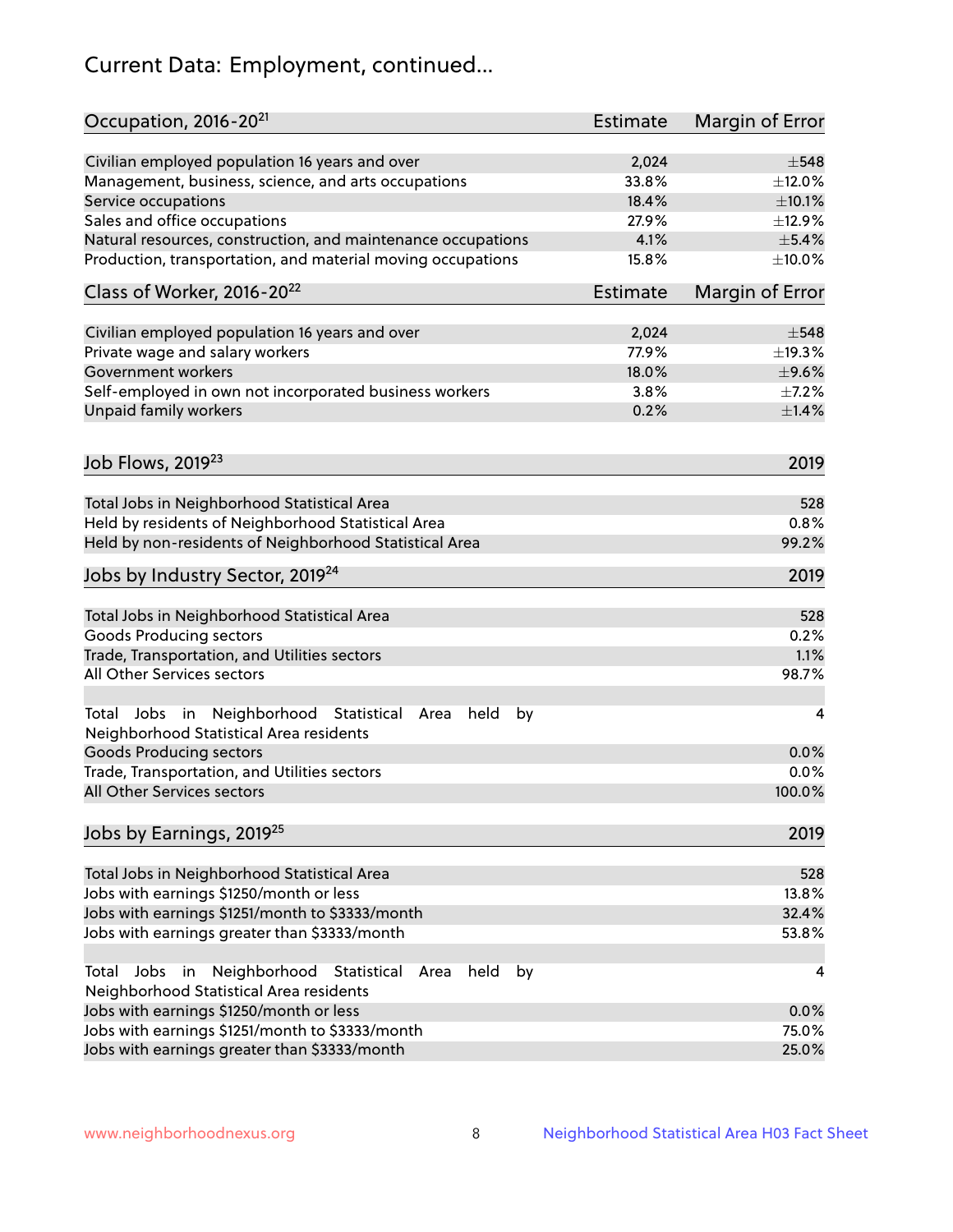# Current Data: Employment, continued...

| Jobs by Age of Worker, 2019 <sup>26</sup>                                                      | 2019           |
|------------------------------------------------------------------------------------------------|----------------|
|                                                                                                |                |
| Total Jobs in Neighborhood Statistical Area                                                    | 528            |
| Jobs with workers age 29 or younger                                                            | 12.3%          |
| Jobs with workers age 30 to 54                                                                 | 65.5%          |
| Jobs with workers age 55 or older                                                              | 22.2%          |
|                                                                                                |                |
| Total Jobs in Neighborhood Statistical Area held by<br>Neighborhood Statistical Area residents | $\overline{4}$ |
| Jobs with workers age 29 or younger                                                            | 25.0%          |
| Jobs with workers age 30 to 54                                                                 | 50.0%          |
| Jobs with workers age 55 or older                                                              | 25.0%          |

### Current Data: Education

| School Enrollment, 2016-20 <sup>27</sup>       | <b>Estimate</b> | Margin of Error |
|------------------------------------------------|-----------------|-----------------|
|                                                |                 |                 |
| Population 3 years and over enrolled in school | 1,147           | $\pm 482$       |
| Nursery school, preschool                      | 7.6%            | $\pm$ 11.8%     |
| Kindergarten                                   | 9.6%            | $\pm$ 8.2%      |
| Elementary school (grades 1-8)                 | 38.4%           | $\pm$ 7.6%      |
| High school (grades 9-12)                      | 19.9%           | ±18.3%          |
| College or graduate school                     | 24.5%           | $+14.3%$        |

| Educational Attainment, 2016-20 <sup>28</sup> | <b>Estimate</b> | Margin of Error |
|-----------------------------------------------|-----------------|-----------------|
|                                               |                 |                 |
| Population 25 years and over                  | 3,127           | $\pm$ 642       |
| Less than 9th grade                           | 3.3%            | $\pm 2.8\%$     |
| 9th to 12th grade, no diploma                 | 8.5%            | $\pm$ 5.1%      |
| High school graduate (includes equivalency)   | 30.5%           | $\pm$ 8.5%      |
| Some college, no degree                       | 15.7%           | $\pm$ 6.9%      |
| Associate's degree                            | 13.0%           | $\pm$ 7.4%      |
| Bachelor's degree                             | 17.1%           | $\pm$ 8.8%      |
| Graduate or professional degree               | 11.8%           | $\pm$ 7.8%      |
|                                               |                 |                 |
| Percent high school graduate or higher        | 88.2%           | $+7.7%$         |
| Percent bachelor's degree or higher           | 29.0%           | $\pm$ 11.0%     |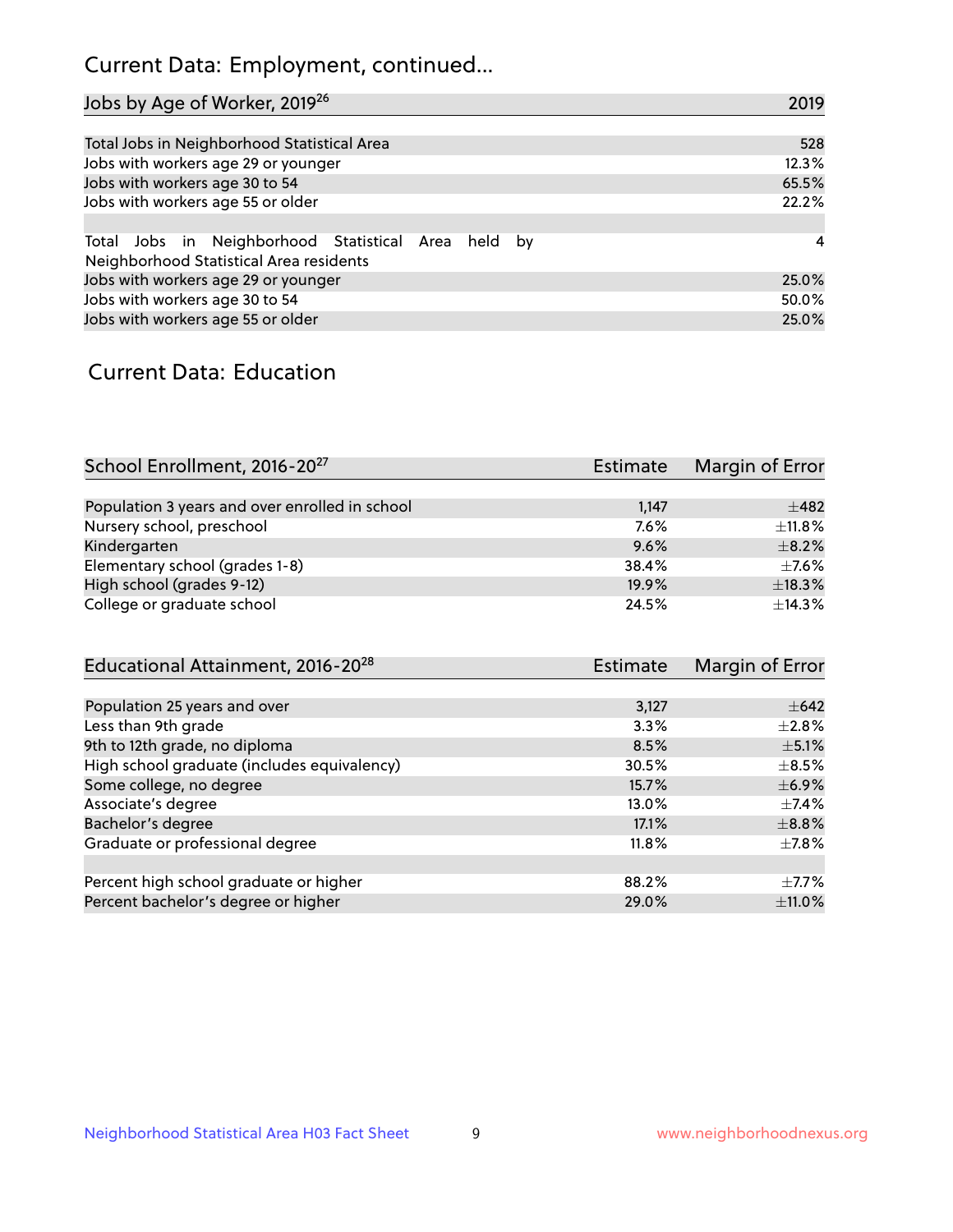# Current Data: Housing

| Households by Type, 2016-20 <sup>29</sup>            | <b>Estimate</b> | Margin of Error |
|------------------------------------------------------|-----------------|-----------------|
|                                                      |                 |                 |
| Total households                                     | 1,779           | $\pm 296$       |
| Family households (families)                         | 59.7%           | ±10.8%          |
| With own children under 18 years                     | 19.5%           | $\pm$ 7.5%      |
| Married-couple family                                | 16.0%           | $\pm$ 8.8%      |
| With own children of the householder under 18 years  | 2.1%            | $\pm 4.0\%$     |
| Male householder, no spouse present, family          | 5.0%            | $\pm$ 4.7%      |
| With own children of the householder under 18 years  | 0.7%            | ±1.9%           |
| Female householder, no spouse present, family        | 38.7%           | ±10.6%          |
| With own children of the householder under 18 years  | 16.7%           | ±6.3%           |
| Nonfamily households                                 | 40.3%           | ±11.3%          |
| Householder living alone                             | 36.3%           | ±11.6%          |
| 65 years and over                                    | 9.5%            | $\pm$ 5.7%      |
| Households with one or more people under 18 years    | 26.3%           | $\pm$ 6.7%      |
| Households with one or more people 65 years and over | 35.1%           | $\pm$ 11.7%     |
|                                                      |                 |                 |
| Average household size                               | 2.70            | $\pm$ 0.11      |
| Average family size                                  | 3.70            | $\pm$ 0.51      |
| Housing Occupancy, 2016-20 <sup>30</sup>             | <b>Estimate</b> | Margin of Error |
| Total housing units                                  | 2,078           | $\pm 293$       |
| Occupied housing units                               | 85.6%           | $\pm$ 7.6%      |
| Vacant housing units                                 | 14.4%           | $\pm$ 6.6%      |
|                                                      |                 |                 |
| Homeowner vacancy rate                               | 0.0             | $\pm 2.0$       |
| Rental vacancy rate                                  | 11.3            | $\pm$ 7.7       |
| Units in Structure, 2016-20 <sup>31</sup>            | Estimate        | Margin of Error |
|                                                      | 2,078           | $\pm 293$       |
| Total housing units                                  |                 |                 |
| 1-unit, detached                                     | 46.8%           | $\pm$ 9.4%      |
| 1-unit, attached                                     | 4.6%            | $\pm$ 6.3%      |
| 2 units                                              | 0.0%            | $\pm$ 0.8%      |
| 3 or 4 units                                         | 2.2%            | $\pm 2.4\%$     |
| 5 to 9 units                                         | 16.5%           | $\pm$ 7.0%      |
| 10 to 19 units                                       | 21.7%           | $\pm$ 9.6%      |
| 20 or more units                                     | 7.1%            | $\pm$ 5.0%      |
| Mobile home                                          | 1.3%            | $\pm 2.8\%$     |
| Boat, RV, van, etc.                                  | $0.0\%$         | $\pm$ 0.8%      |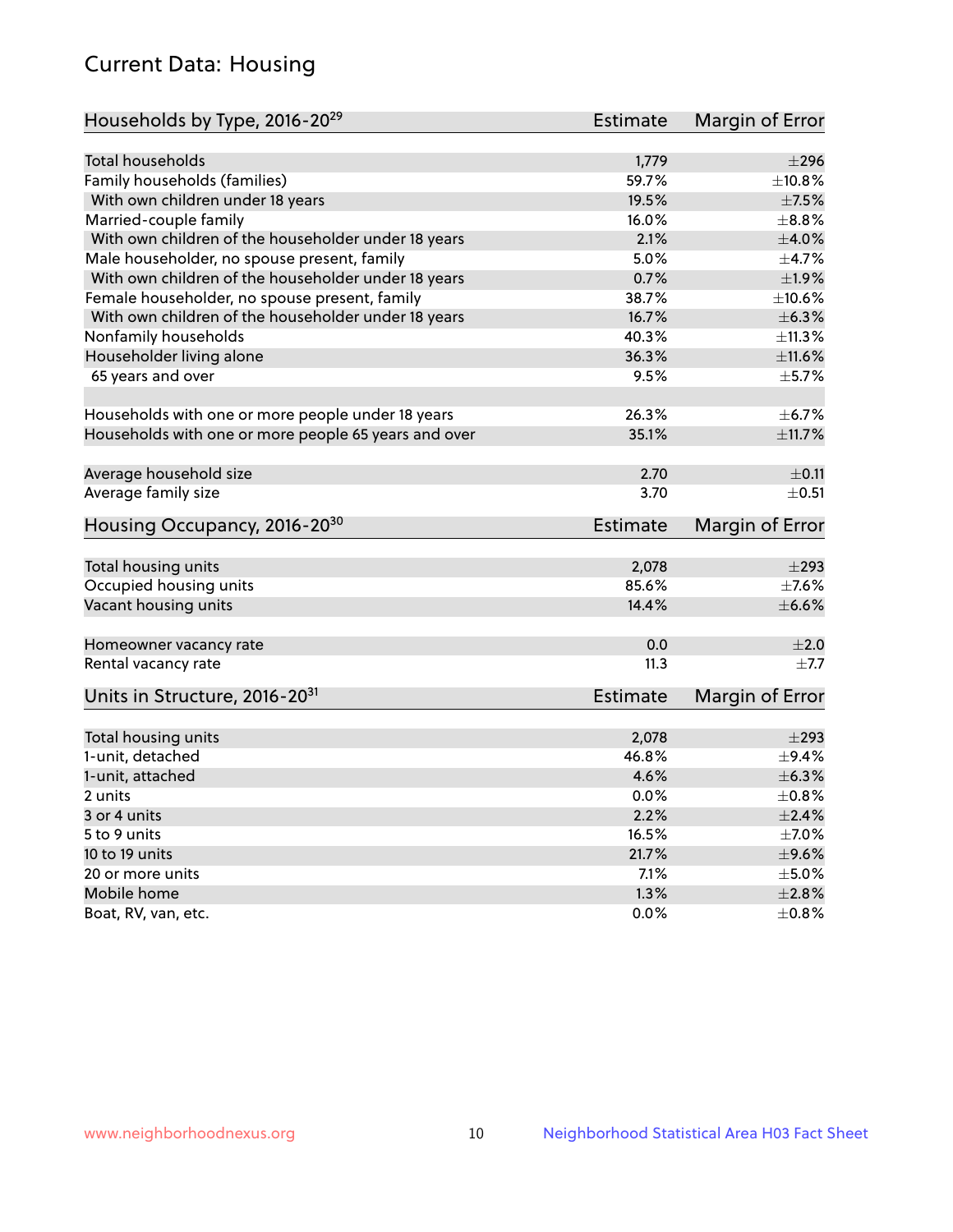# Current Data: Housing, continued...

| Year Structure Built, 2016-20 <sup>32</sup>    | <b>Estimate</b> | Margin of Error           |
|------------------------------------------------|-----------------|---------------------------|
| Total housing units                            | 2,078           | $\pm 293$                 |
| Built 2014 or later                            | 0.0%            | $\pm 0.8\%$               |
| Built 2010 to 2013                             | 0.0%            | $\pm 0.8\%$               |
| Built 2000 to 2009                             | 14.6%           | $\pm$ 9.3%                |
| Built 1990 to 1999                             | 13.1%           | $\pm 10.6\%$              |
| Built 1980 to 1989                             | 7.1%            | $\pm$ 5.5%                |
| Built 1970 to 1979                             | 17.0%           | $\pm$ 8.2%                |
| Built 1960 to 1969                             | 22.4%           | $\pm$ 7.6%                |
| Built 1950 to 1959                             | 20.6%           | $\pm 8.0\%$               |
| Built 1940 to 1949                             | 3.0%            | $\pm 3.0\%$               |
| Built 1939 or earlier                          | 2.1%            | $\pm 2.9\%$               |
| Housing Tenure, 2016-2033                      | <b>Estimate</b> | Margin of Error           |
| Occupied housing units                         | 1,779           | $\pm 296$                 |
| Owner-occupied                                 | 47.4%           | $\pm$ 11.5%               |
| Renter-occupied                                | 52.6%           | ±9.9%                     |
| Average household size of owner-occupied unit  | 2.62            | $\pm$ 0.49                |
| Average household size of renter-occupied unit | 2.77            | $\pm$ 0.39                |
| Residence 1 Year Ago, 2016-20 <sup>34</sup>    | <b>Estimate</b> | Margin of Error           |
|                                                |                 |                           |
| Population 1 year and over                     | 4,807           | $\pm 821$                 |
| Same house                                     | 90.4%           | $\pm$ 7.6%                |
| Different house in the U.S.                    | 9.6%<br>6.7%    | $\pm$ 8.7%                |
| Same county                                    | 2.9%            | $\pm$ 8.3%<br>$\pm 2.8\%$ |
| Different county<br>Same state                 | 2.2%            | $\pm 2.5\%$               |
| Different state                                | 0.8%            | $\pm 1.4\%$               |
| Abroad                                         | 0.0%            | $\pm$ 0.4%                |
|                                                | <b>Estimate</b> |                           |
| Value of Housing Unit, 2016-20 <sup>35</sup>   |                 | Margin of Error           |
| Owner-occupied units                           | 844             | $\pm 248$                 |
| Less than \$50,000                             | 8.9%            | ±10.4%                    |
| \$50,000 to \$99,999                           | 27.5%           | $\pm$ 16.5%               |
| \$100,000 to \$149,999                         | 19.4%           | $\pm$ 11.5%               |
| \$150,000 to \$199,999                         | 17.4%           | $\pm$ 15.3%               |
| \$200,000 to \$299,999                         | 9.4%            | ±10.8%                    |
| \$300,000 to \$499,999                         | 11.1%           | ±13.2%                    |
| \$500,000 to \$999,999                         | 6.0%            | ±13.2%                    |
| \$1,000,000 or more                            | 0.4%            | $\pm 3.6\%$               |
| Mortgage Status, 2016-20 <sup>36</sup>         | <b>Estimate</b> | Margin of Error           |
| Owner-occupied units                           | 844             | $\pm 248$                 |
| Housing units with a mortgage                  | 59.8%           | ±22.4%                    |
| Housing units without a mortgage               | 40.2%           | ±16.8%                    |

Neighborhood Statistical Area H03 Fact Sheet 11 11 www.neighborhoodnexus.org

Housing units without a mortgage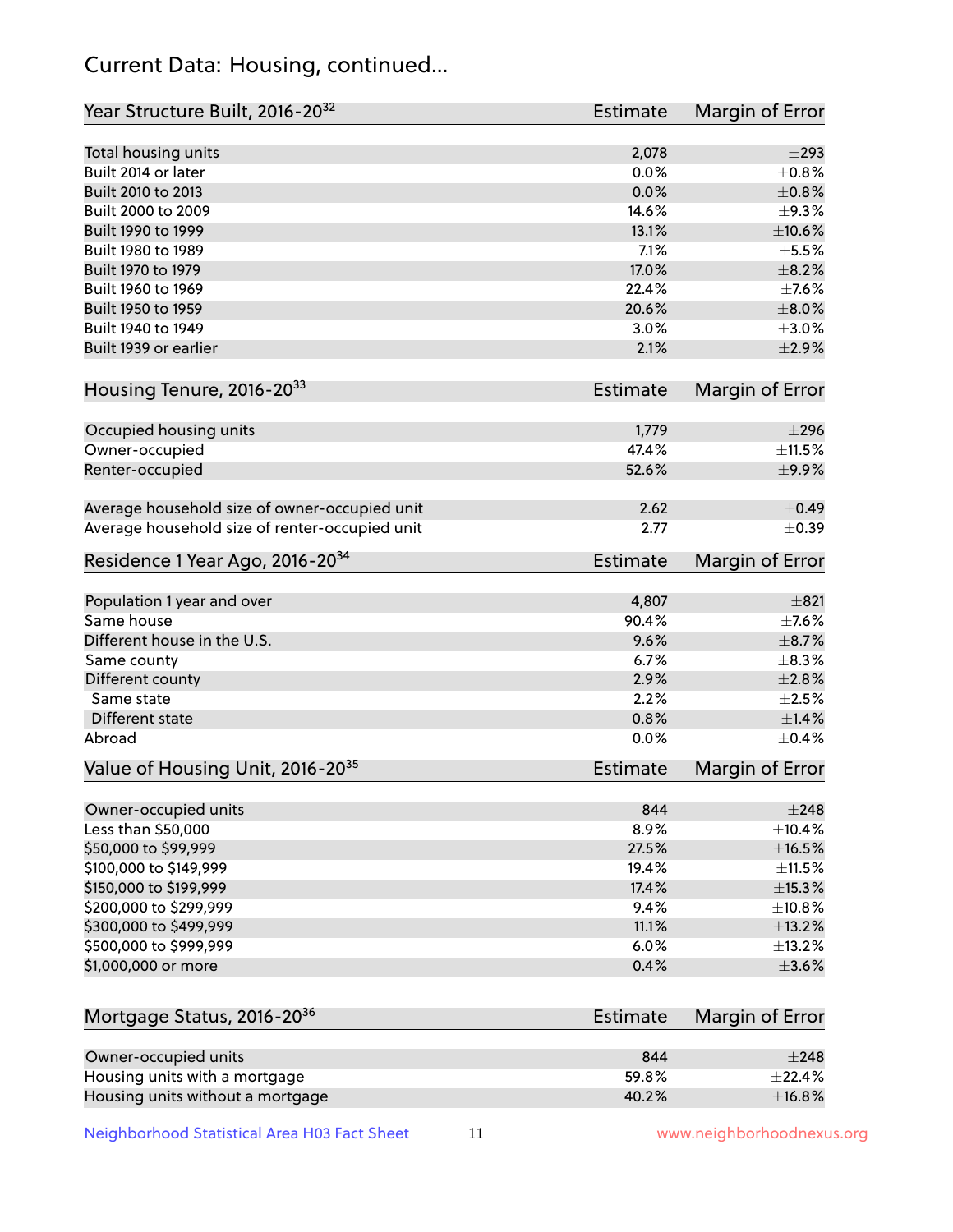# Current Data: Housing, continued...

| Selected Monthly Owner Costs, 2016-20 <sup>37</sup> | Estimate | Margin of Error |
|-----------------------------------------------------|----------|-----------------|
|                                                     |          |                 |
| Housing units with a mortgage                       | 505      | $\pm 240$       |
| Less than \$300                                     | 1.7%     | $\pm$ 7.3%      |
| \$300 to \$499                                      | 0.6%     | ±4.8%           |
| \$500 to \$999                                      | 25.4%    | ±19.6%          |
| \$1,000 to \$1,499                                  | 40.0%    | ±27.4%          |
| \$1,500 to \$1,999                                  | 22.0%    | ±22.4%          |
| \$2,000 to \$2,999                                  | $9.0\%$  | ±15.3%          |
| \$3,000 or more                                     | 1.3%     | $\pm$ 6.5%      |
|                                                     |          |                 |
| Median (dollars)                                    | \$1,266  | ±104            |
|                                                     |          |                 |
| Housing units without a mortgage                    | 340      | $\pm$ 173       |
| Less than \$150                                     | 7.7%     | ±12.8%          |
| \$150 to \$249                                      | 6.9%     | $\pm$ 10.7%     |
| \$250 to \$349                                      | 16.7%    | ±17.8%          |
| \$350 to \$499                                      | 26.5%    | $\pm 21.3\%$    |
| \$500 to \$699                                      | 17.5%    | ±18.6%          |
| \$700 or more                                       | 24.6%    | ±38.1%          |
|                                                     |          |                 |
| Median (dollars)                                    | \$449    | $\pm 70$        |

| Selected Monthly Owner Costs as a Percentage of | <b>Estimate</b> | Margin of Error |
|-------------------------------------------------|-----------------|-----------------|
| Household Income, 2016-20 <sup>38</sup>         |                 |                 |
|                                                 |                 |                 |
| Housing units with a mortgage <sup>39</sup>     | 502             | $\pm 260$       |
| Less than 20.0 percent                          | 47.2%           | $\pm$ 29.2%     |
| 20.0 to 24.9 percent                            | 15.6%           | ±16.8%          |
| 25.0 to 29.9 percent                            | 9.8%            | $\pm 21.6\%$    |
| 30.0 to 34.9 percent                            | 5.2%            | $\pm$ 6.3%      |
| 35.0 percent or more                            | 22.1%           | $\pm$ 14.4%     |
|                                                 |                 |                 |
| Housing units without a mortgage <sup>40</sup>  | 334             | $\pm$ 184       |
| Less than 10.0 percent                          | 55.2%           | $\pm$ 15.2%     |
| 10.0 to 14.9 percent                            | 22.5%           | $\pm$ 32.6%     |
| 15.0 to 19.9 percent                            | 7.4%            | $\pm$ 14.5%     |
| 20.0 to 24.9 percent                            | 9.2%            | $\pm$ 12.9%     |
| 25.0 to 29.9 percent                            | 3.2%            | ±10.9%          |
| 30.0 to 34.9 percent                            | $1.0\%$         | $\pm$ 5.5%      |
| 35.0 percent or more                            | 1.4%            | $\pm$ 9.6%      |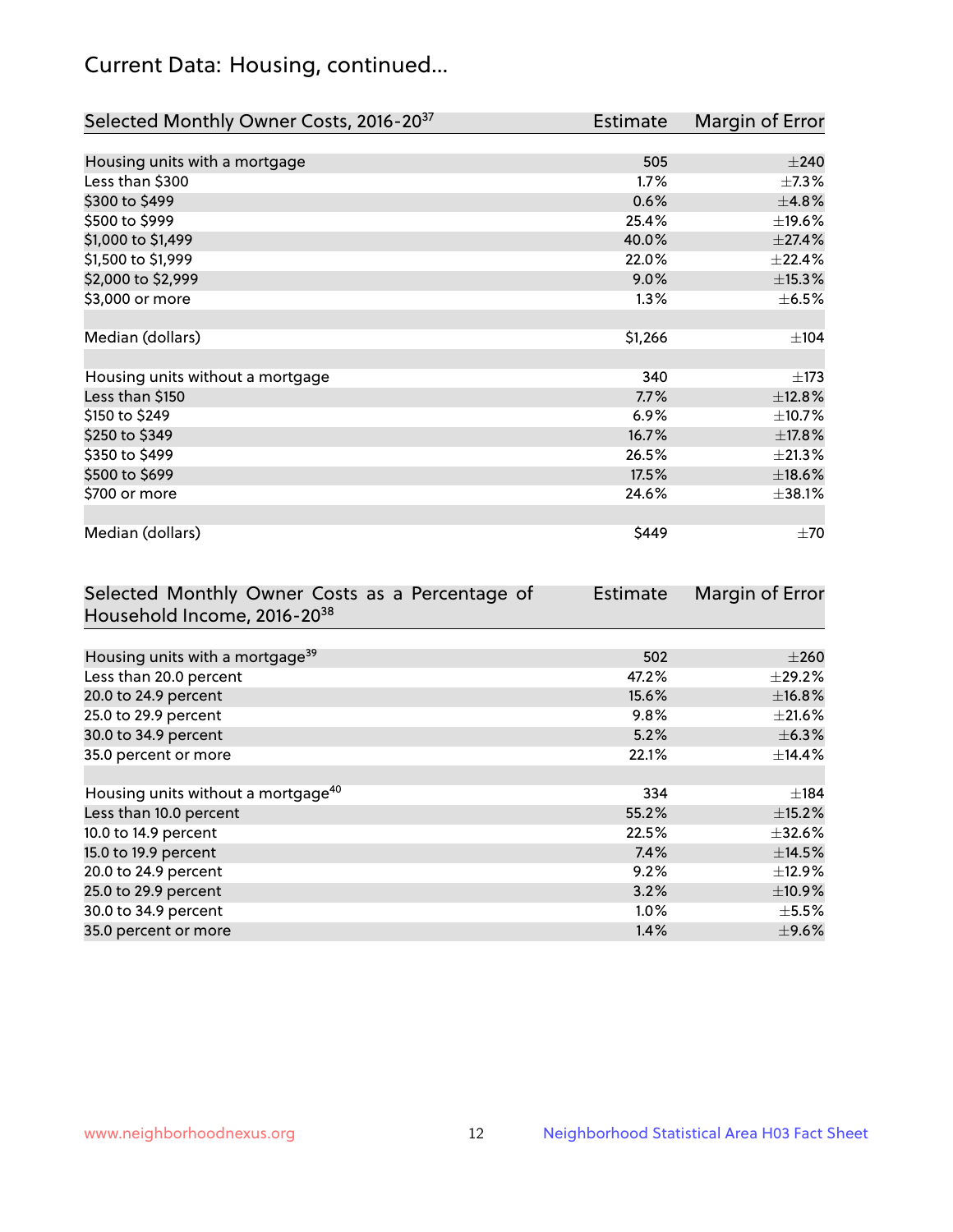# Current Data: Housing, continued...

| Gross Rent, 2016-20 <sup>41</sup>                                   | Estimate        | Margin of Error |
|---------------------------------------------------------------------|-----------------|-----------------|
|                                                                     |                 |                 |
| Occupied units paying rent                                          | 887             | ±226            |
| Less than \$200                                                     | 2.9%            | $\pm$ 5.0%      |
| \$200 to \$499                                                      | 12.4%           | $\pm 10.5\%$    |
| \$500 to \$749                                                      | 17.4%           | ±12.3%          |
| \$750 to \$999                                                      | 23.2%           | $\pm$ 12.5%     |
| \$1,000 to \$1,499                                                  | 40.4%           | ±23.6%          |
| \$1,500 to \$1,999                                                  | 3.2%            | $\pm 8.0\%$     |
| \$2,000 or more                                                     | 0.5%            | $\pm$ 4.2%      |
| Median (dollars)                                                    | \$937           | ±90             |
| No rent paid                                                        | 48              | ±71             |
| Gross Rent as a Percentage of Household Income,<br>$2016 - 20^{42}$ | <b>Estimate</b> | Margin of Error |
| Occupied units paying rent <sup>43</sup>                            | 843             | $+312$          |
| Less than 15.0 percent                                              | 6.5%            | $\pm$ 7.9%      |
| 15.0 to 19.9 percent                                                | 17.4%           | $\pm 21.2\%$    |
| 20.0 to 24.9 percent                                                | 7.2%            | $\pm$ 8.5%      |
| 25.0 to 29.9 percent                                                | 10.3%           | ±10.2%          |
| 30.0 to 34.9 percent                                                | 5.9%            | $\pm$ 5.0%      |
| 35.0 percent or more                                                | 52.7%           | ±14.3%          |

# Current Data: Transportation

| Commuting to Work, 2016-20 <sup>44</sup>  | Estimate | Margin of Error |
|-------------------------------------------|----------|-----------------|
|                                           |          |                 |
| Workers 16 years and over                 | 1,994    | $\pm 604$       |
| Car, truck, or van - drove alone          | 70.4%    | $\pm$ 13.4%     |
| Car, truck, or van - carpooled            | 5.5%     | $\pm$ 6.0%      |
| Public transportation (excluding taxicab) | 16.1%    | $\pm$ 12.1%     |
| Walked                                    | $0.0\%$  | $\pm$ 0.9%      |
| Other means                               | 1.1%     | $\pm 2.2\%$     |
| Worked at home                            | 7.0%     | $\pm$ 9.3%      |
|                                           |          |                 |
| Mean travel time to work (minutes)        | 35.8     | $\pm$ 6.5       |

| Access to a Vehicle, 2016-20 <sup>45</sup> | Estimate | Margin of Error |
|--------------------------------------------|----------|-----------------|
|                                            |          |                 |
| Occupied housing units                     | 1,779    | $\pm 296$       |
| No vehicles available                      | 17.9%    | $+8.5%$         |
| 1 vehicle available                        | 46.1%    | $\pm$ 14.7%     |
| 2 vehicles available                       | 25.0%    | $+9.8%$         |
| 3 or more vehicles available               | 11.0%    | $+8.3%$         |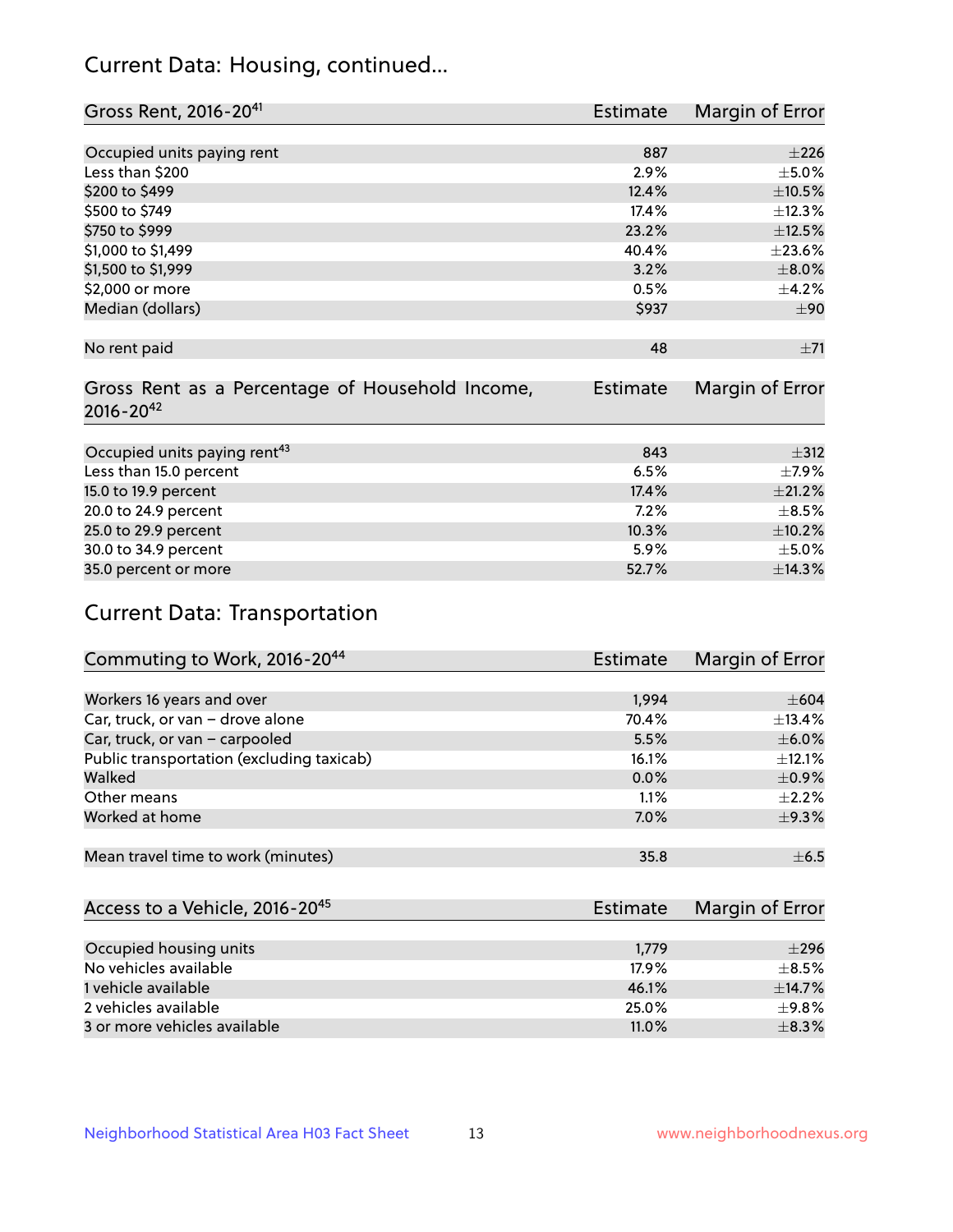# Current Data: Health

| Health Insurance coverage, 2016-2046                    | <b>Estimate</b> | Margin of Error |
|---------------------------------------------------------|-----------------|-----------------|
|                                                         |                 |                 |
| Civilian Noninstitutionalized Population                | 4,806           | $\pm$ 822       |
| With health insurance coverage                          | 90.2%           | $\pm$ 7.3%      |
| With private health insurance coverage                  | 56.5%           | ±10.6%          |
| With public health coverage                             | 45.4%           | $\pm$ 8.5%      |
| No health insurance coverage                            | 9.8%            | $\pm$ 4.9%      |
| Civilian Noninstitutionalized Population Under 19 years | 1,168           | $\pm$ 1,168     |
| No health insurance coverage                            | 2.9%            | $\pm$ 5.3%      |
|                                                         |                 |                 |
| Civilian Noninstitutionalized Population 19 to 64 years | 2,837           | $\pm 640$       |
| In labor force:                                         | 2,136           | $\pm$ 579       |
| Employed:                                               | 1,846           | $\pm$ 547       |
| With health insurance coverage                          | 89.4%           | ±13.4%          |
| With private health insurance coverage                  | 84.6%           | ±16.1%          |
| With public coverage                                    | 6.6%            | ±4.3%           |
| No health insurance coverage                            | 10.6%           | $\pm$ 7.7%      |
|                                                         |                 |                 |
| Unemployed:                                             | 290             | $\pm$ 547       |
| With health insurance coverage                          | 47.6%           | ±18.0%          |
| With private health insurance coverage                  | 18.9%           | ±18.6%          |
| With public coverage                                    | 28.7%           | $\pm 22.1\%$    |
| No health insurance coverage                            | 52.4%           | ±46.1%          |
|                                                         |                 |                 |
| Not in labor force:                                     | 700             | $\pm 260$       |
| With health insurance coverage                          | 87.2%           | $\pm 20.0\%$    |
| With private health insurance coverage                  | 27.1%           | $\pm$ 18.5%     |
| With public coverage                                    | 63.2%           | $\pm$ 27.6%     |
| No health insurance coverage                            | 12.8%           | $\pm$ 9.0%      |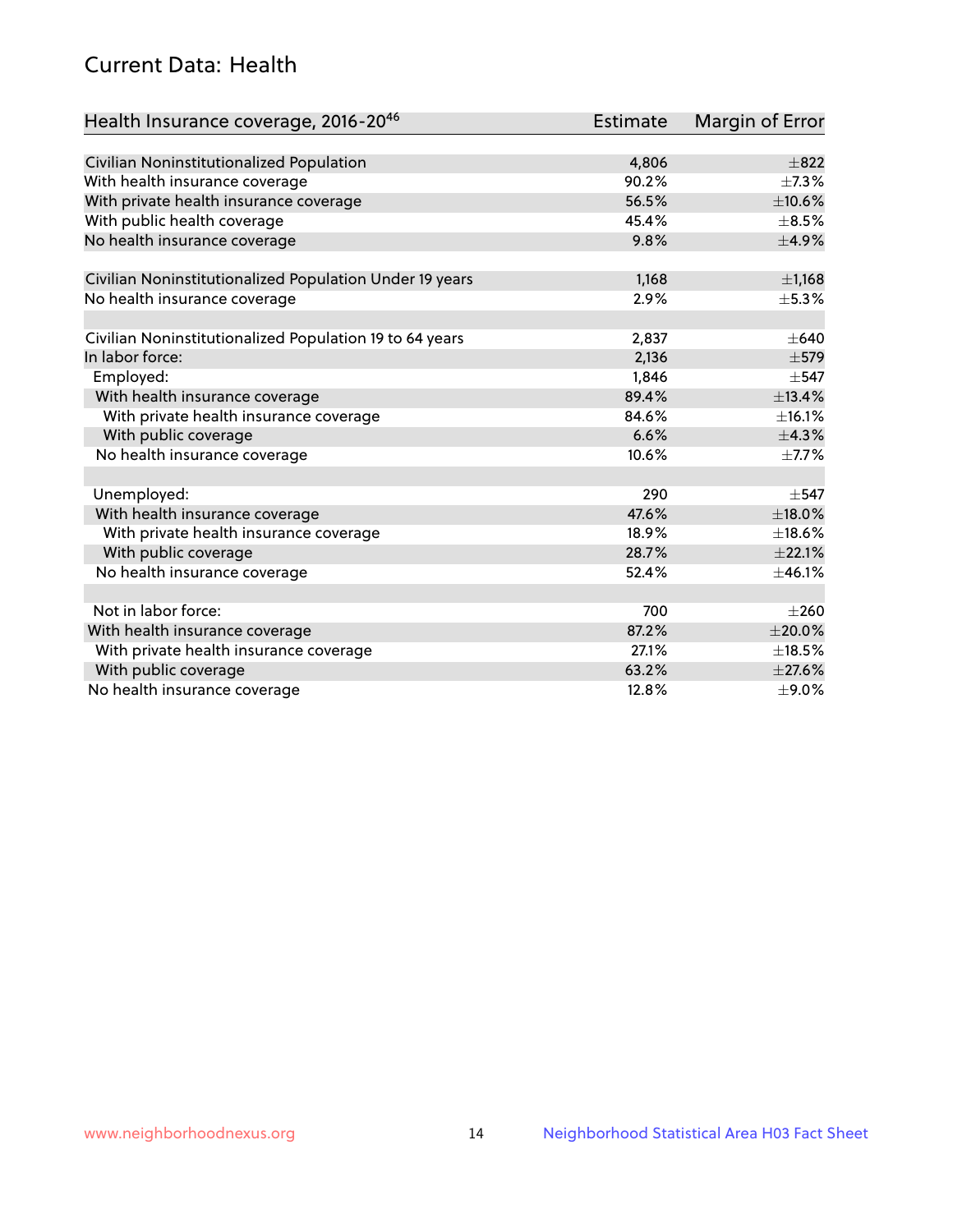#### Notes:

- 1. Source: U.S. Census Bureau, Decennial Census 2000, SF1 tables P8, P12; American Community Survey, tables B01001, B03002
- 2. This category includes Pacific Islanders, Native Americans and Alaska Natives, people who identify as some other race, and those who identify as bi/multi racial.
- 3. Source: U.S. Census Bureau, Decennial Census 2000, SF1 tables P15, P16, P18, P19; American Community Survey, tables B11001, B11005, B11003
- 4. Source: U.S. Census Bureau, Decennial Census 2000, SF3 table P37; American Community Survey, table B15002
- 5. Source: U.S. Census Bureau, Longitudinal Employer-Household Dynamics Residential Area Characteristics, Table JT01 (Primary Jobs); Workplace Area Characteristics, Table JT00 (All Jobs)
- 6. Source: U.S. Census Bureau, Decennial Census 2000, SF3 tables P52, P87; American Community Survey, tables B19001, B17001
- 7. Source: U.S. Census Bureau, Decennial Census 2000, SF1 tables H3, H4; American Community Survey, tables B25002, B25009
- 8. Source: U.S. Census Bureau, Decennial Census 2000, SF3 table H44; American Community Survey, tables B25044
- 9. Source: Atlanta Police Department, COBRA; U.S. Census Bureau, American Community Survey, table B01001
- 10. Source: U.S. Census Bureau, American Community Survey, table B01001
- 11. Source: U.S. Census Bureau, American Community Survey, table B03002
- 12. Source: U.S. Census Bureau, American Community Survey, table B05002
- 13. Source: U.S. Census Bureau, American Community Survey, table B05003
- 14. Source: U.S. Census Bureau, American Community Survey, tables B19001, B19025, B19051, B19061, B19055, B19065, B19059, B19069, B19056, B19066, B19057, B19067, B22001, B19101, B19127
- 15. Source: U.S. Census Bureau, American Community Survey, tables B19201, B19214, B20017, B19313
- 16. Source: U.S. Census Bureau, American Community Survey, table B17010
- 17. Source: U.S. Census Bureau, American Community Survey, tables B17001, B17006, B17021, B17007. Table totals may be lower than the total population, as they are based on the population for whom poverty status is determined.
- 18. Source: U.S. Census Bureau, American Community Survey, B17001H, B17001B, B17001D, B17001I. Table totals may be lower than the total population, as they are based on the population for whom poverty status is determined.
- 19. Source: U.S. Census Bureau, American Community Survey, tables B23001, B23008
- 20. Source: U.S. Census Bureau, American Community Survey, table C24030
- 21. Source: U.S. Census Bureau, American Community Survey, table C24010
- 22. Source: U.S. Census Bureau, American Community Survey, table B24080
- 23. Source: U.S. Census Bureau, Longitudinal Employer-Household Dynamics Origin-Destination Data, Tables JT00 Main and JT00 Aux
- 24. Source: U.S. Census Bureau, Longitudinal Employer-Household Dynamics Origin-Destination Data, Tables JT00 Main and JT00 Aux
- 25. Source: U.S. Census Bureau, Longitudinal Employer-Household Dynamics Origin-Destination Data, Tables JT00 Main and JT00 Aux
- 26. Source: U.S. Census Bureau, Longitudinal Employer-Household Dynamics Origin-Destination Data, Tables JT00 Main and JT00 Aux
- 27. Source: U.S. Census Bureau, American Community Survey, table B14001
- 28. Source: U.S. Census Bureau, American Community Survey, table B15002
- 29. Source: U.S. Census Bureau, American Community Survey, tables B11001, B11003, B11007, B11005, B09019
- 30. Source: U.S. Census Bureau, American Community Survey, tables B25002, B25003, B25004
- 31. Source: U.S. Census Bureau, American Community Survey, table B25024
- 32. Source: U.S. Census Bureau, American Community Survey, table B25034
- 33. Source: U.S. Census Bureau, American Community Survey, tables B25009, B25008, B25003
- 34. Source: U.S. Census Bureau, American Community Survey, table B07003
- 35. Source: U.S. Census Bureau, American Community Survey, table B25075. This value is self-reported and may differ from home values as determined by the County Tax Assessor.
- 36. Source: U.S. Census Bureau, American Community Survey, table B25081
- 37. Source: U.S. Census Bureau, American Community Survey, table B25087
- 38. Source: U.S. Census Bureau, American Community Survey, table B25091
- 39. Excludes units where Selected Monthly Owner Costs as a Percentage of Income cannot be computed.
- 40. Excludes units where Selected Monthly Owner Costs as a Percentage of Income cannot be computed.
- 41. Source: U.S. Census Bureau, American Community Survey, table B25063
- 42. Source: U.S. Census Bureau, American Community Survey, table B25070
- 43. Excludes units where Gross Rent as a Percentage of Income cannot be computed.
- 44. Source: U.S. Census Bureau, American Community Survey, tables B08101, B08013
- 45. Source: U.S. Census Bureau, American Community Survey, table B25044
- 46. Source: U.S. Census Bureau, American Community Survey, tables B18135, B27011

The dagger (†) symbol denotes values that cannot be computed.